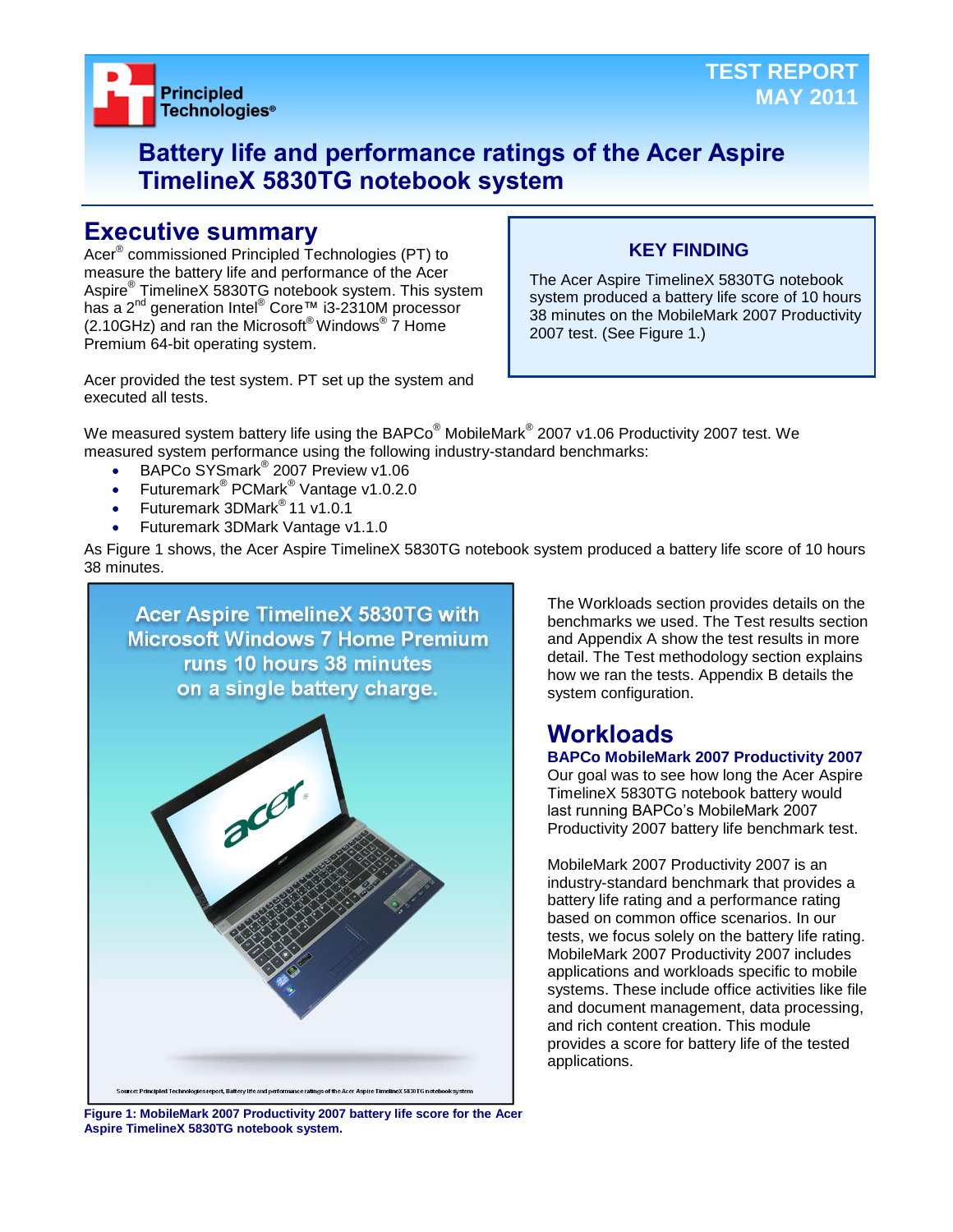MobileMark 2007 Productivity 2007 includes the following applications with their corresponding tasks:

- Microsoft Project 2003 (project management)
- Microsoft Excel<sup>®</sup> 2003 (calculation sheets)
- Microsoft Outlook<sup>®</sup> 2003 (emails, calendars, scheduler)
- Microsoft PowerPoint® 2003 (slide presentations)
- Microsoft Word® 2003 (formatted text documents)
- WinZip® Computing and WinZip Pro 10.0 (compressed archives)
- Adobe  $^{\circ}$  Photoshop $^{\circ}$  CS2 (manipulated and compressed images)
- Adobe Illustrator® CS2 (manipulated images)
- $\bullet$  Adobe Flash<sup>®</sup> 8 (vector graphics, animation)

MobileMark 2007 measures system battery life in minutes. MobileMark 2007 records system battery life at the start of the Productivity 2007 benchmark. It repeats the benchmark workload until the system battery life is depleted, or until the system powers down due to low battery life. At the 7 percent battery life setting, MobileMark 2007 records a timestamp once per minute. At the end of the benchmark, it compares the beginning timestamp to the final (last recorded) timestamp. MobileMark 2007 derives its system battery life rating as the number of minutes between the start and end timestamps.

We followed the run rules that BAPCo specifies for MobileMark 2007 here: [http://www.bapco.com/support/mobilemark2007/Manual/rules.html.](http://www.bapco.com/support/mobilemark2007/Manual/rules.html)

For more information on this benchmark, see [http://www.bapco.com/products/mobilemark2007/.](http://www.bapco.com/products/mobilemark2007/)

### **BAPCo SYSmark 2007 Preview v1.06**

BAPCo's SYSmark 2007 Preview v1.06 performance metric tests processor performance in the following four office workload scenarios: e-learning, office productivity, video creation, and 3D modeling. SYSmark 2007 Preview records the time the system takes to complete each individual operation in each scenario. For more information on this benchmark, see [http://www.bapco.com/products/sysmark2007preview/.](http://www.bapco.com/products/sysmark2007preview/)

### **Futuremark PCMark Vantage v1.0.2.0**

Futuremark's PCMark Vantage v1.0.2.0 benchmark suite tests system CPU and GPU performance, RAM speeds, and hard drive read/write speeds. The benchmark runs common tasks such as video playback, audio and video transcoding, data encryption, Windows mail, game testing, and web page rendering. For more information on this benchmark, see [http://www.futuremark.com/benchmarks/pcmarkvantage/introduction/.](http://www.futuremark.com/benchmarks/pcmarkvantage/introduction/)

#### **Futuremark 3DMark 11 v1.0.1**

Futuremark's 3DMark 11 v1.0.1. benchmark suite tests system GPU DirectX<sup>®</sup>11 performance and CPU workload processing performance, primarily to report a system's 3D gaming capability. Tests include HDR rendering, shadow mapping, and pixel shading. For more information on this benchmark, see [http://www.3dmark.com/.](http://www.3dmark.com/)

### **FutureMark 3DMark Vantage v1.1.0**

FutureMark's 3DMark Vantage v1.1.0 benchmark suite tests system GPU DirectX10 performance, and requires either Microsoft Windows Vista or Windows 7. 3DMark Vantage v1.1.0 includes testing of GPU-powered physics, DirectX10-specific features, and procedural volumetric effects. Like 3DMark06 v1.2.0, 3DMark Vantage v1.1.0 provides an indication of a system's 3D gaming capability. For more information on this benchmark, see [http://www.futuremark.com/benchmarks/3dmarkvantage/introduction/.](http://www.futuremark.com/benchmarks/3dmarkvantage/introduction/)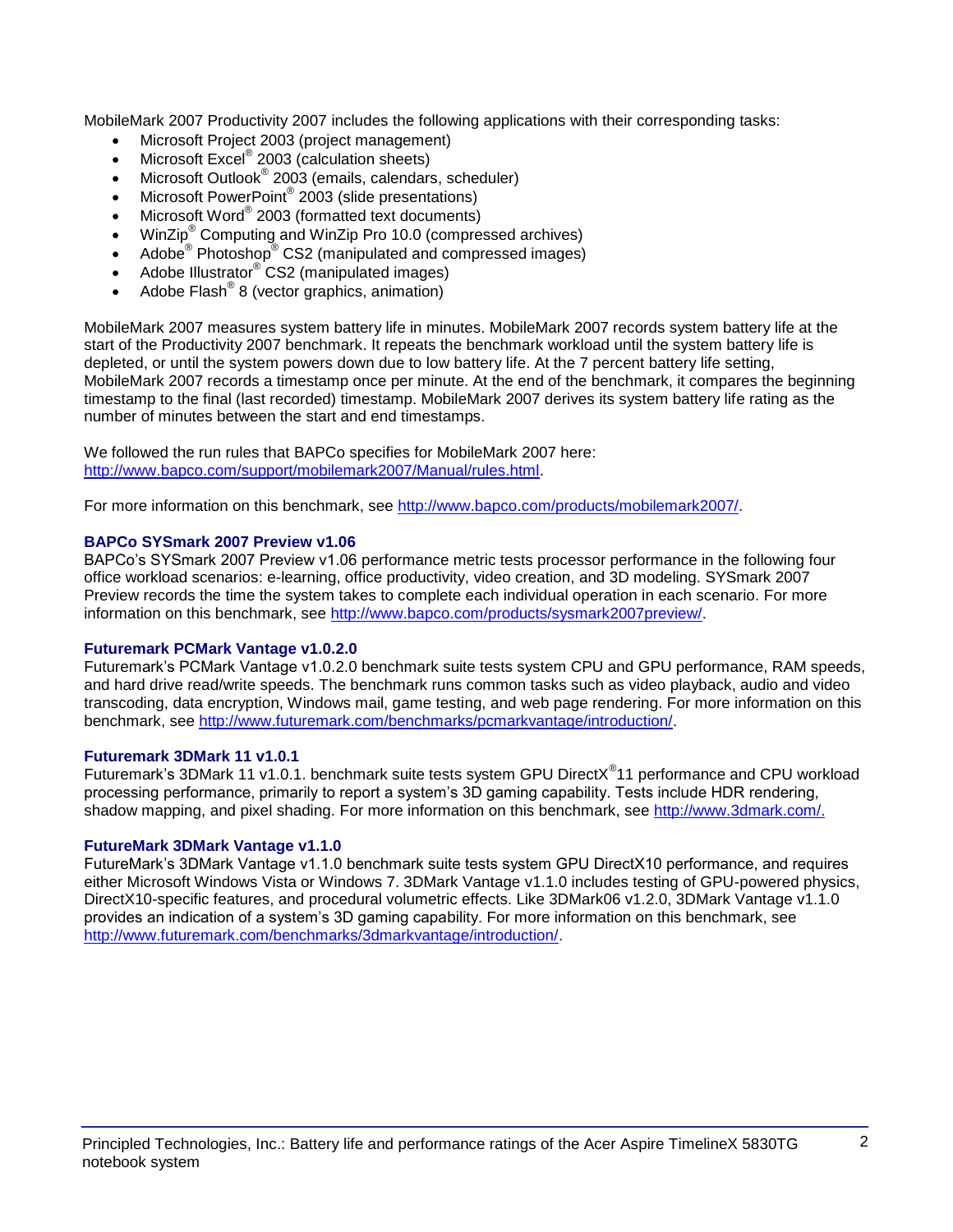## **Test results**

Figure 2 presents the median scores for the Acer Aspire TimelineX 5830TG notebook system on the benchmark tests we performed. For both MobileMark 2007 Productivity and SYSmark 2007 Preview, we conducted one conditioning run. We then conducted three official runs. For the remaining benchmarks, we conducted three runs. For MobileMark, we used the median of the Battery Life scores to determine the Performance Qualification score. In the event of a tie, we chose the run with the higher Performance Qualification score. For PCMark Vantage, we used the median of the PCMark Suite scores to determine the sub-scores. In the event of a tie, we chose the run with the higher Productivity score. For 3DMark 11 and 3DMark Vantage, we used the median of the 3DMark Scores to determine the sub-scores. In the event of a tie, we chose the run with the higher Combined or CPU score. There were no ties in any of our tests. (Complete test results appear in Appendix A.)

| <b>Test</b>                                                      | <b>Score</b>     |  |
|------------------------------------------------------------------|------------------|--|
| BAPC0 MobileMark 2007 v1.06 Productivity (65 nits)               |                  |  |
| MobileMark 2007 - Productivity - Performance Qualification score | 207              |  |
| MobileMark 2007 - Productivity - Battery Life score (minutes)    | 638              |  |
| BAPCo SYSmark 2007 Preview v1.06                                 |                  |  |
| SYSmark 2007 Preview v1.06 Rating                                | 150              |  |
| SYSmark 2007 Preview v1.06 - E-Learning                          | $\overline{132}$ |  |
| SYSmark 2007 Preview v1.06 - VideoCreation                       | 167              |  |
| SYSmark 2007 Preview v1.06 - Productivity                        | 145              |  |
| SYSmark 2007 Preview v1.06 - 3D                                  | 158              |  |
| <b>Futuremark PCMark Vantage 1.0.2.0</b>                         |                  |  |
| <b>PCMark Suite</b>                                              | 5,275            |  |
| <b>Memories Suite</b>                                            | 3,293            |  |
| <b>TV and Movies Suite</b>                                       | 3,537            |  |
| <b>Gaming Suite</b>                                              | 3,681            |  |
| <b>Music Suite</b>                                               | 5,326            |  |
| <b>Communication Suite</b>                                       | 4,965            |  |
| <b>Productivity Suite</b>                                        | 4,244            |  |
| <b>HDD Test Suite</b>                                            | 3,425            |  |
| 3DMark 11 v1.0.1                                                 |                  |  |
| <b>3DMark Score</b>                                              | 982              |  |
| <b>Graphics Score</b>                                            | 888              |  |
| <b>Physics Score</b>                                             | 2,693            |  |
| <b>Combined Score</b>                                            | 847              |  |
| 3DMark Vantage 1.1.0 run in Entry Level mode                     |                  |  |
| <b>3DMark Score</b>                                              | 12,477           |  |
| <b>GPU Score</b>                                                 | 17,246           |  |
| <b>CPU Score</b>                                                 | 6,819            |  |
| 3DMark Vantage 1.1.0 run in Performance Level mode               |                  |  |
| <b>3DMark Score</b>                                              | 4,185            |  |
| <b>GPU Score</b>                                                 | 3,703            |  |
| <b>CPU Score</b>                                                 | 5,243            |  |

**Figure 2: Median benchmark scores for the Acer Aspire TimelineX 5830TG notebook system we tested.**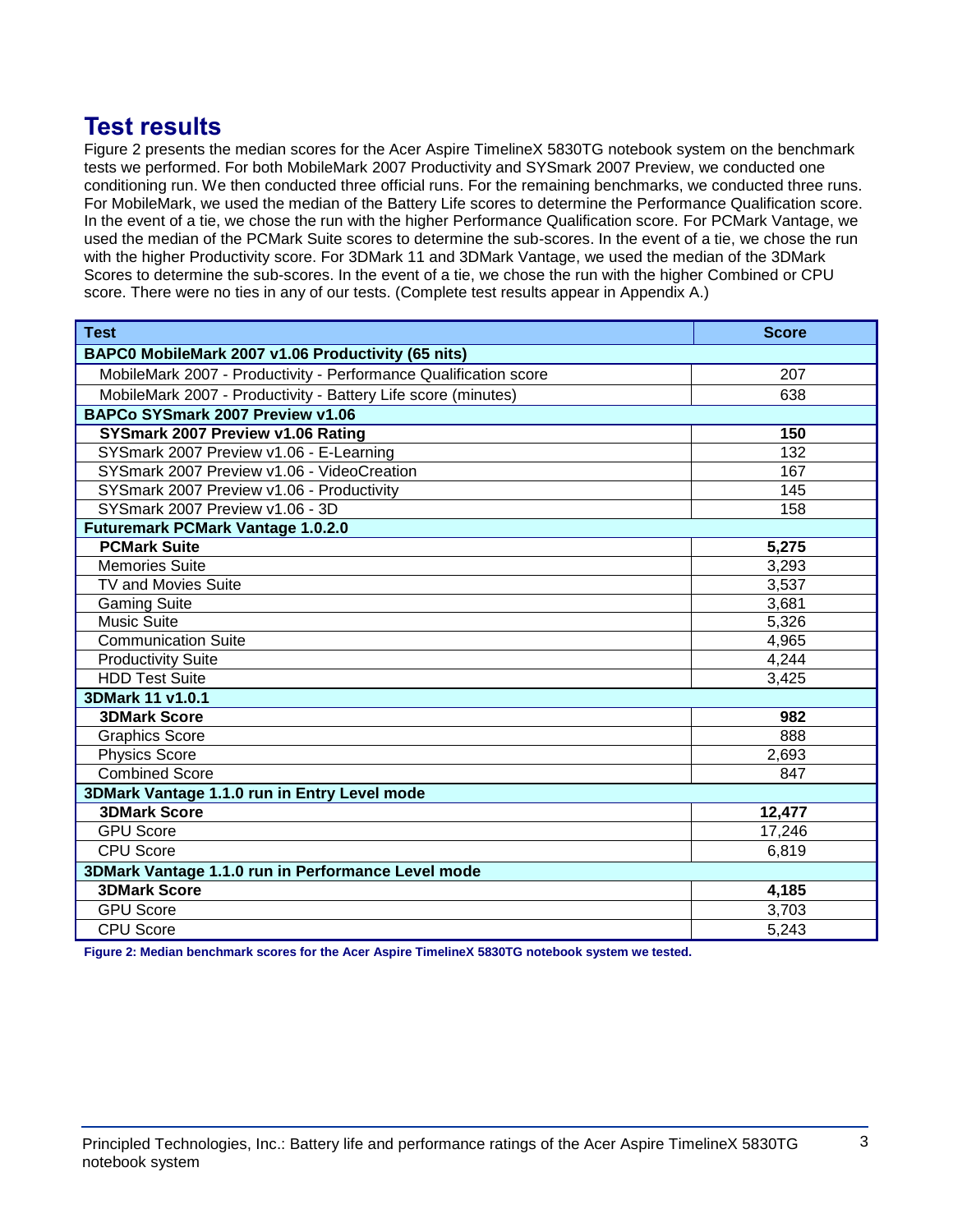# **Test methodology**

This section details the methodologies we followed in testing the system.

## **Measuring battery life with MobileMark 2007**

## **Antivirus software conflicts**

MobileMark 2007 is not compatible with any virus-scanning software, so we uninstalled any such software present on the notebook PCs before we installed the benchmark.

### **Pre-installed software conflicts**

MobileMark 2007 installs the following applications, which its test scripts employ:

- Adobe Photoshop 6.0.1
- InterVideo WinDVD $^{\circ}$  6.0
- Macromedia® Flash® 5.0
- Microsoft Excel 2002
- Microsoft Outlook 2002
- **Microsoft PowerPoint 2002**
- Microsoft Word 2002
- Microsoft Visual<sup>®</sup> C++ 2005 Redistributable
- Netscape<sup>®</sup> Communicator 6.01
- Network Associates McAfee<sup>®</sup> VirusScan<sup>®</sup> 5.13
- WinZip Computing WinZip 8.0

If any of these applications are already on the system under test, they could cause problems with the benchmark due to software conflicts. To avoid any such issues, before we installed the benchmark, we uninstalled all conflicting pre-installed software applications, including different versions of any of the programs MobileMark 2007 uses.

#### **Display brightness and power settings**

The brightness of a notebook's display affects its battery life. Therefore, BAPCo requires that, before you test with MobileMark 2007, you do the following step: make sure the brightness of the notebook's monitor is greater than or equal to 60 nits on a completely white screen while the notebook is unplugged and running on battery power. The measurement follows the standards from the Video Electronics Standards Association [\(www.vesa.org/Standards/summary/2001\\_6a.htm\)](http://www.vesa.org/Standards/summary/2001_6a.htm).

We complied with this standard for all the tests we ran by setting the notebook PC's brightness as close to 60 nits as we could without going below that brightness level. We used the following procedure before we started each test. Note: This procedure assumes we began with the notebook plugged into the power supply.

- 1. To create a completely blank, white screen, open Microsoft Paint by clicking Start $\rightarrow$ All Programs→Accessories→Paint.
- 2. Open the Attributes by pressing Ctrl+E.
- 3. Enter dimensions that are larger than the current screen resolution. For example, if the screen resolution is 1,280 x 800, type 1600 for Width and 1200 for Height.
- 4. Click OK.
- 5. Press Ctrl+F to view the bitmap image and render the screen totally white.
- 6. Wait 45 minutes to allow the screen to warm.
- 7. Unplug the notebook from the power supply, and measure the display's brightness using a luminance meter in the center of the screen. (We used the Gossen Mavolux5032C.)
- 8. If the reading is below or significantly greater than 60 nits, use the notebook's keyboard screenbrightness-adjustment keys to bring the display as close to 60 nits as possible, then retest.
- 9. Allow the notebook to run on battery power for 10 minutes, re-measure the display, and adjust the brightness up or down as necessary.
- 10. Verify that the notebook saved the brightness setting by plugging in the system, unplugging it, and taking another reading.

Note: If the notebook did not save this setting, use its power-management application(s) to set the brightness appropriately, and save that setting. If saving the settings is ineffective, use the keyboard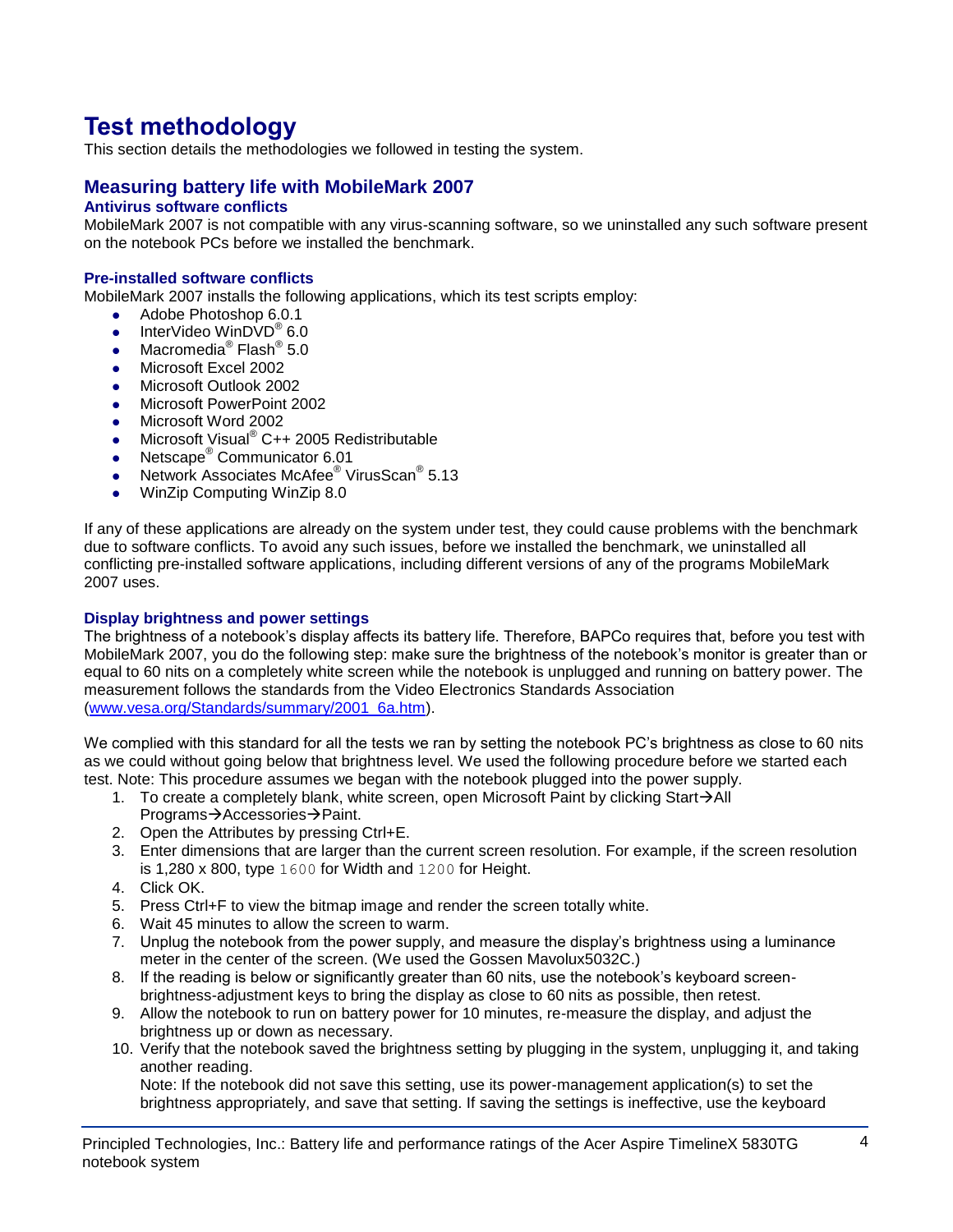brightness setting keys to adjust the screen to bring the display as close to 60 nits as possible. Next, note how many times you pressed the button to achieve the desired brightness. After unplugging the system under test, use the keyboard to set the desired brightness by pressing the brightness button as many times as you previously noted to return the screen to the correct brightness level.

## **BAPCo AutoConfig Tool v2.4.1**

This tool supports three levels of configuration:

- 1 . Only makes changes that are REQUIRED in order for the benchmark to run.
- 2 . Additionally, makes changes that are RECOMMENDED for repeatable results.
- 3 . Additionally, makes changes that help ensure best results.

We choose Level 3 in the AutoConfig tool.

The BAPCo AutoConfig tool makes the following configuration changes at each of the three levels:

### **Level 1—Required**

- Creates and activates a new power scheme that it names MobileMark 2007
- Disables hibernate, standby, and display standby
- Sets hard drive timeout and CPU power management
- Note: See the following Power schemes section for details on this scheme
- Disables Screen Saver
- Disables Windows Update
- Disables Desktop Cleanup Wizard
- Disables User Account Control (UAC)
- Disables Sidebar

### **Level 2—Recommended**

- Completes Level 1
- Disables Windows Security Center warning messages
- Disables Windows Firewall
- Disables incoming Remote Desktop connections
- Disables Windows Error Reporting to Microsoft
- Prevents the Welcome Center from running at startup

### **Level 3—Best scores**

- Completes Level 1 and Level 2
- Disables Windows Defender

### **Power schemes**

The BAPCo AutoConfig tool creates a MobileMark 2007 power scheme, which makes the following power option changes:

- a . Additional settings:
	- Require a password on wakeup: No
- b . Hard disk:
	- Turn off hard disk after: 3 minutes
- c . Wireless Adapter Settings:
	- Power Saving Mode: Maximum Power Saving
- d. Sleep:
	- Sleep after: Never
- e . USB settings
	- USB selective suspend setting: Enabled
- f . Power buttons and lid:
	- Lid close action: Do nothing
	- Power button action: Shut down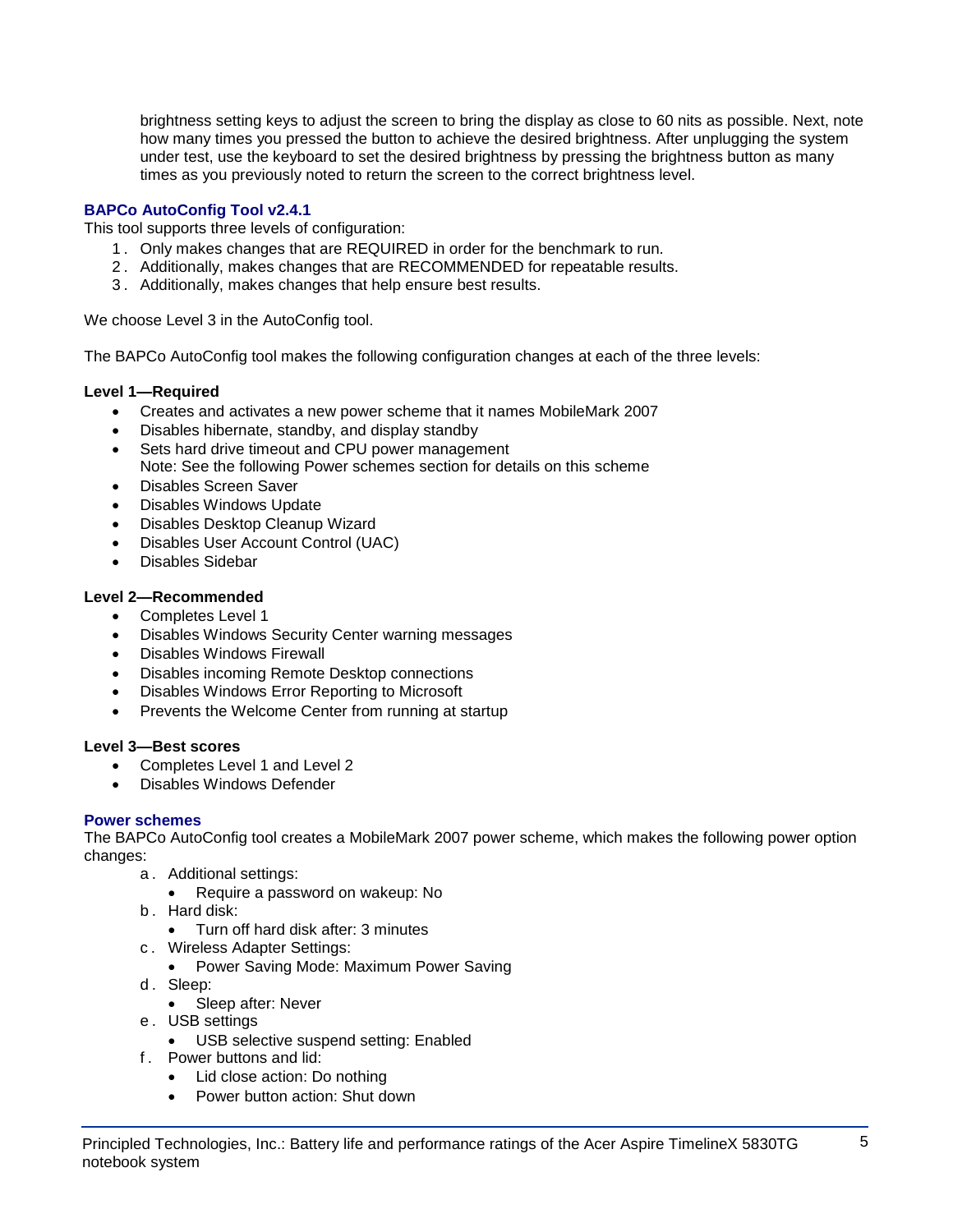- Sleep button action: Sleep
- Start menu power button: Shut down
- g . PCI Express:
	- **Link State Power Management: Maximum power savings**
- h . Processor power management:
	- Minimum processor state: 5%
	- Maximum processor state: 100%
- i. Search and Indexing:
	- Power Savings Mode: Power Saver
- j. Display:
	- Turn off display after: Never
	- Adaptive display: Off (Extends the time that Windows waits to turn off the display)
	- Display brightness: 100% (We then adjust the brightness percentage to be no less than 60 nits)
- k . Multimedia settings:
	- When sharing media: Prevent idling to sleep
- l. Battery:
	- Critical battery action: Shut down (on battery), Do nothing (plugged in)
	- Low battery level: 0%
	- Critical battery level: 0%
	- Low battery notification: Off
	- Low battery action: Do nothing

### **Installing MobileMark 2007 v.1.06 and configuring the system for testing**

- 1. Turn off the wireless network adapter by using the external toggle switch.
- 2. Insert the MobileMark 2007 Install DVD in the notebook PC's DVD drive.
- 3. When the Autoplay appears, click Run setup.exe.
- 4. At the Welcome screen, click Next.
- 5. Accept the license agreement, and click Next.
- 6. At the Choose Destination Location screen, accept the default location of C:\ProgramFiles (x86)\BapCo\MobileMark 2007, and click Next.
- 7. At the Ready to Install the Program screen, click Install.
- 8. At the InstallShield Wizard Complete screen, click Finish.
- 9. Download MobileMark 2007 Patch 5 from [http://www.bapco.com/support,](http://www.bapco.com/support) saving the download to the desktop.
- 10. Double-click the MobileMark 20007 Patch 5 desktop icon.
- 11. In the 7-Zip self-extracting archive window, select a location to extract the installation files, and click Extract.
- 12. Browse to the location of the extracted files, and double-click the MobileMark 2007 folder.
- 13. Double-click the MobileMark2007\_patch folder.
- 14. Double-click setup.
- 15. At the Welcome screen, click Next.
- 16. At the Update Complete window, click Finish.
- 17. Run the BAPCo Auto-configuration tool, v.2.4.1, or manually set the power options:
	- a. Insert the Auto-configuration tool disc in the notebook PC's DVD drive.
	- b. Double-click BAPCo\_AutoConfig.bat.
	- c. Type M to choose MobileMark 2007.
	- d. Type 3 to choose the changes that produce the best possible scores.
	- e. Type  $R$  to restart the system when the application prompts you to do so.
- 18. Adjust the screen brightness to no less than 60 nits:
	- a. Click the Windows start button, and type  $power$  options in the Windows Start Search box.
	- b. Click Change plan settings.
	- c. Click Change advanced power settings.
	- d. Expand the Display option, and change the Display brightness on battery and plugged in to the correct percentage that produces no less than 60 nits.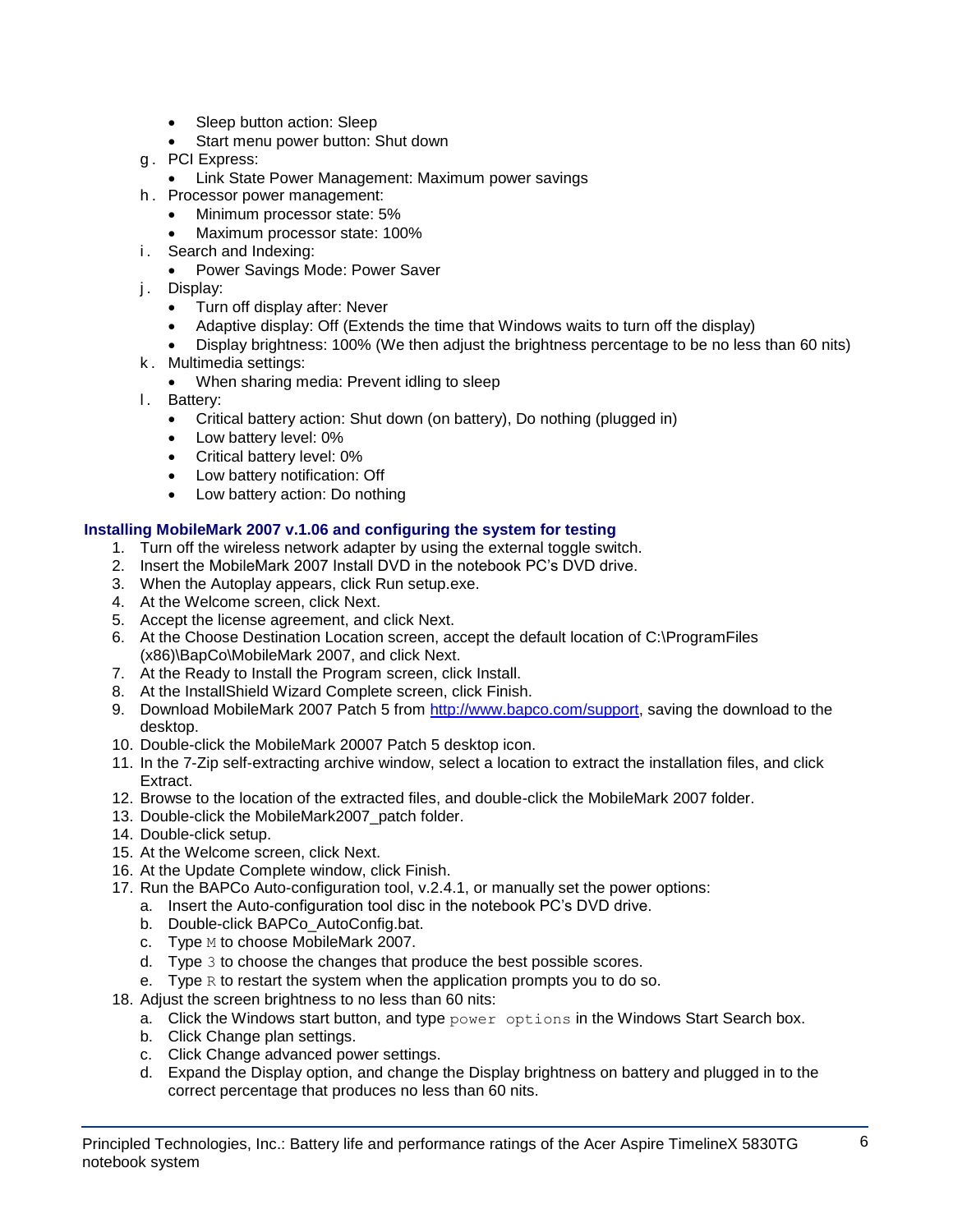Note: If you are unable to save these settings, please see the Displaying Brightness section above.

- 19. Disable automatic disk defragmentation:
	- a. Click the Windows start button, type disk defragmenter in the Windows Start Search box, and press Enter.
	- b. Click Configure Schedule.
	- c. Uncheck the box next to Run on a schedule, and click OK.
	- d. Click Close.
- 20. Disable System Protection:
	- a. Click the Windows start button, and type System in the Windows Start Search box. In the search results that appear, click System under the Control Panel heading.
	- b. Click System Protection in the left pane.
	- c. In the System Properties window under the System Protection tab, click the first Available Drive under the Protection Settings heading, and click Configure.
	- d. Click the Turn off system protection radio button, and click OK.
	- e. When prompted with Are you sure you want to turn off system protection on this drive?, click Yes.
	- f. Repeat steps c through e for any other Available Drives as necessary.
	- g. Click OK, and close the System window.
- 21. Disable Windows Desktop Search indexing:
	- a. Click the Windows start button, type Indexing Options in the Windows Start Search box, and press Enter.
	- b. Click Modify.
	- c. Under Change selected locations, uncheck the boxes next to each indexed location, and click OK. d. Click Close.
- 22. Defragment the hard drive(s):
	- a. Click the Windows start button, type disk defragmenter in the Windows Start Search box, and press Enter.
	- b. Highlight the local disk drive under Current status, and click Defragment disk.
	- c. When the process is complete, click Close.

## **Conditioning the battery**

- 1. Plug the AC power adapter into the notebook PC, and completely charge the battery.
- 2. Install MobileMark 2007 v1.06, following the steps we outlined in the Installing MobileMark 2007 section earlier in this section.
- 3. Double-click the MobileMark 2007 icon on the desktop.
- 4. Highlight the Productivity 2007 item in the left panel.
- 5. Type System Conditioning as the name for this test in the Project Name field in the top-right panel, and click Next Step.
- 6. If MobileMark 2007 lists no problems or warnings, click Next Step. If it does list any problems or warnings, close MobileMark 2007, and correct the problem(s) before proceeding.
- 7. After the benchmark integrity check, click Next in the Preparing a new test window.
- 8. When prompted, unplug the AC power adapter. The Productivity 2007 test begins immediately.
- 9. The test is complete when the notebook PC has fully depleted its battery and is no longer operational when running on battery power.
- 10. Plug the AC power adapter into the notebook PC, and completely charge the battery.

### **Measuring battery life with MobileMark 2007 v.1.06**

We performed the following steps to run the MobileMark Productivity 2007 benchmark:

- 1. Double-click the MobileMark 2007 icon on the desktop.
- 2. Select the Productivity 2007 test by highlighting it in the left panel.
- 3. Enter a name for this test in the Project Name field in the top right panel, and click Next Step.
- 4. If MobileMark 2007 lists no problems or warnings, click Next. If it does list any problems or warnings, close MobileMark 2007, and correct the problem(s) before proceeding.
- 5. After the benchmark integrity check, click Next in the Preparing a new test window.
- 6. When prompted, unplug the AC power adapter. The test begins immediately.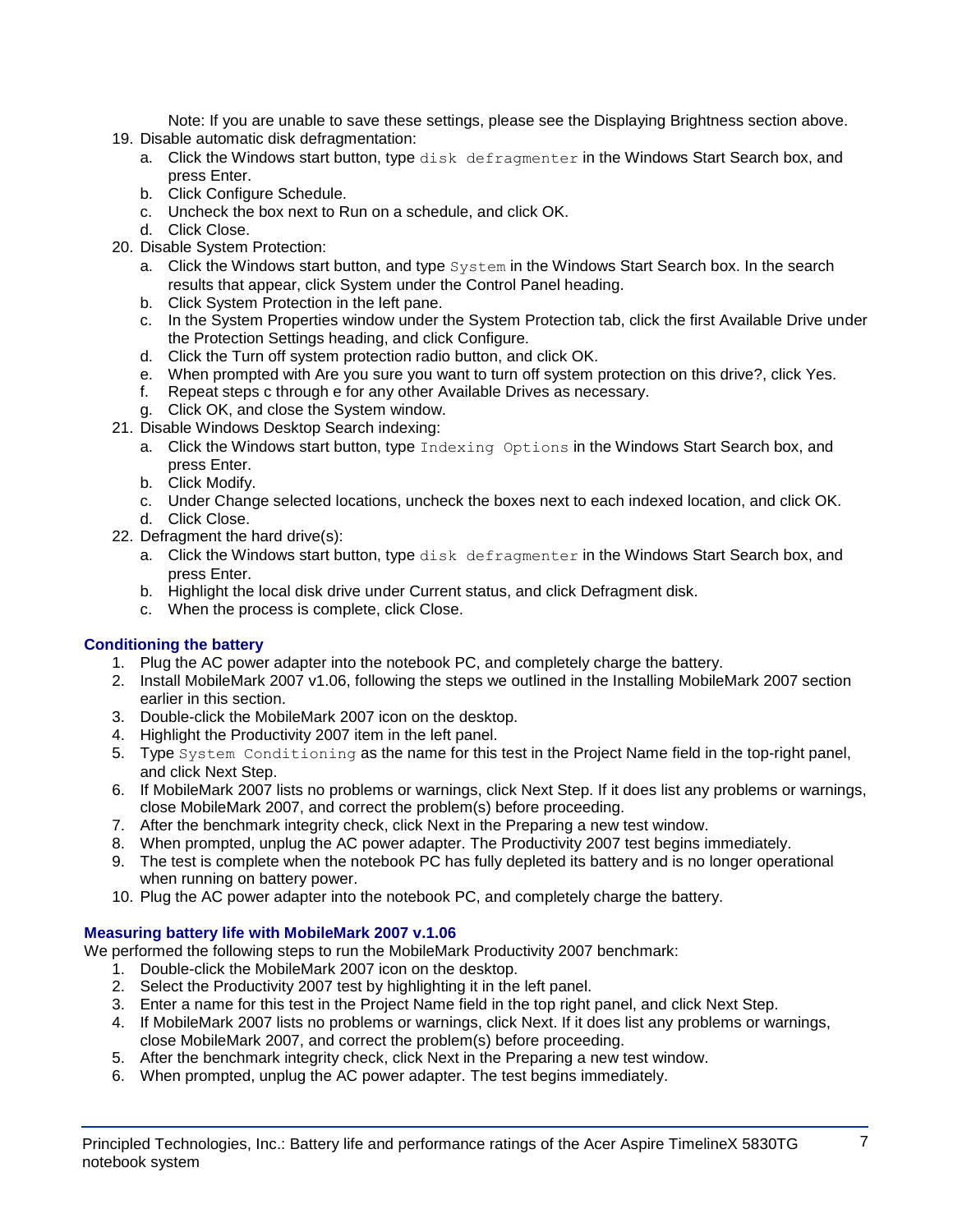7. The Productivity 2007 test is complete when the notebook PC has fully depleted its battery and is no longer operational when running on battery power.

We executed the MobileMark Productivity 2007 test three times on the system and took the median battery life run as the representative score for that test.

### **Getting the MobileMark 2007 results**

After each MobileMark Productivity 2007 test completed, we plugged the AC power adapter into the notebook PC and turned on the system. MobileMark 2007 started automatically after the system booted, analyzed the test scores, and opened the Test Results Viewer with the results from the last test.

To submit these results to BAPCo, we saved the test results directory by performing the following steps:

- 1. Browse to the C:\ Program Files (x86)\BAPCo\MobileMark 2007\results directory.
- 2. Select My Computer.
- 3. Select Local Disk (C:).
- 4. Select the Program Files directory.
- 5. Select the BAPCo directory.
- 6. Select the MobileMark2007 directory.
- 7. Select the results directory. (Note: The name of the directory for the Productivity 2007 results is the name you gave the test in Step 3 of the MobileMark Productivity 2007 process.)

## **Measuring performance with BAPCo SYSmark 2007 Preview v1.06**

#### **Addressing antivirus software conflicts**

SYSmark 2007 is not compatible with any virus-scanning software, so we uninstalled any such software that was present on the notebook PC before we installed the benchmark.

#### **Addressing pre-installed software conflicts**

SYSmark 2007 installs the following applications, which its test scripts employ:

- Adobe Photoshop 6.0.1
- InterVideo WinDVD 6.0
- Macromedia Flash 5.0
- Microsoft Excel 2002
- Microsoft Outlook 2002
- Microsoft PowerPoint 2002
- Microsoft Word 2002
- Microsoft Visual C++ 2005 Redistributable
- Netscape Communicator 6.01
- Network Associates McAfee VirusScan 5.13
- WinZip Computing WinZip 8.0

If any of these applications are already on the system under test, they cause problems with the benchmark due to software conflicts. To avoid any such issues, we uninstalled all conflicting pre-installed software applications, including different versions of any of the programs SYSmark 2007 uses. We did this before we installed the benchmark.

#### **Setting up the test**

- 1. Reset the system to the base test image.
- 2. Disable the User Account Control.
	- a. Click the Windows start button, and type Change User Account Settings.
	- b. In the User Account Control Settings window, move the slider down to Never notify.
	- c. Click OK.
	- d. Click the You must restart your computer to apply these changes pop-up message that appears at the bottom right of the screen, and click Restart Now.
- 3. Insert the SYSmark 2007 Preview Disc 1 installation disc into the DVD drive.
- 4. In the Autoplay window that appears, click Run setup.exe.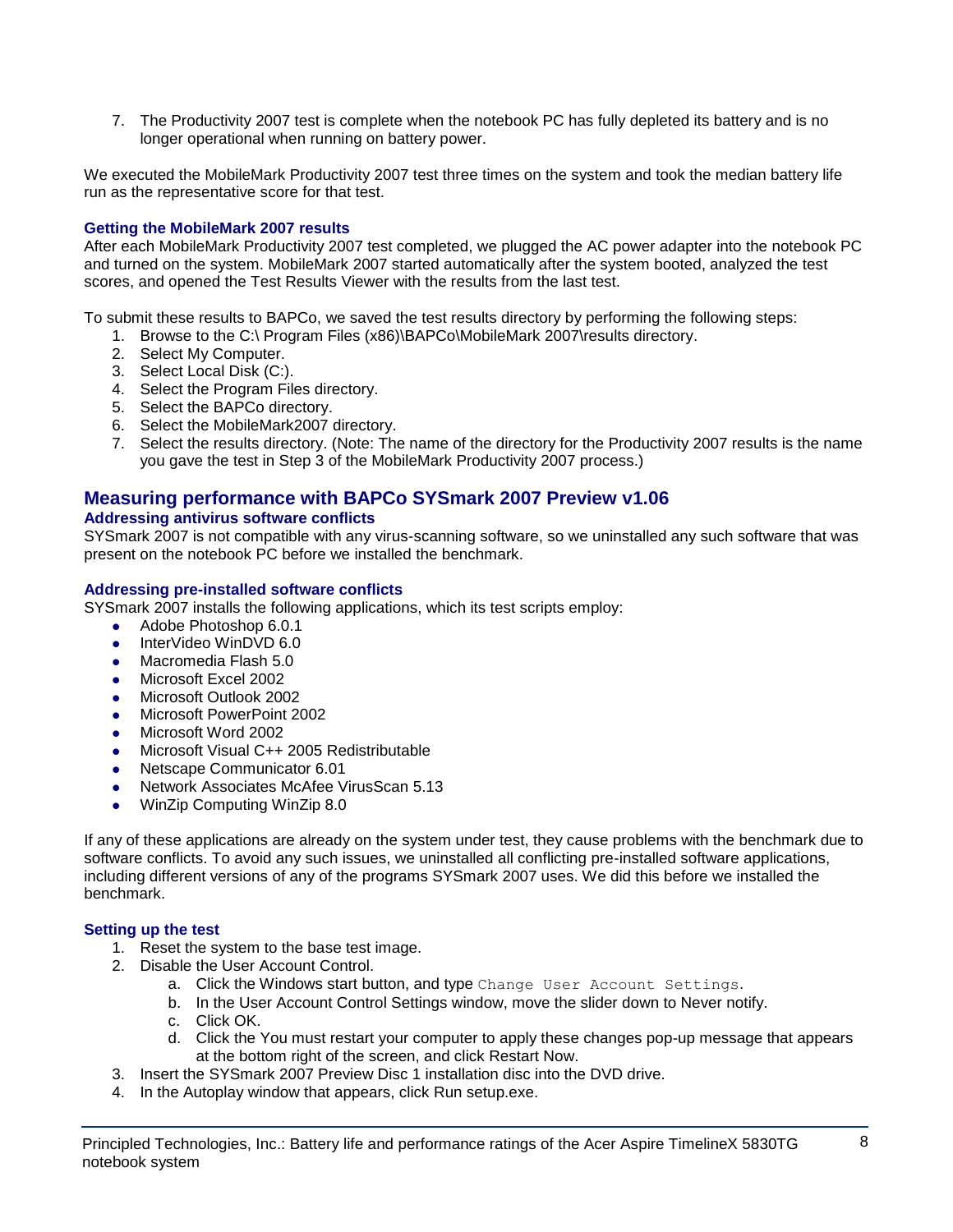- 5. At the Welcome to InstallShield Wizard screen, click Next.
- 6. At the License Agreement screen, select I accept the terms in the License Agreement, and click Next.
- 7. At the Choose Destination Location screen, click Next.
- 8. At the Ready to Install the Program screen, click Install.
- 9. When the application prompts you to do so, remove SYSmark 2007 Preview Disc 1, and insert SYSmark Preview Disc 2 into the DVD drive. Click OK.
- 10. When the installation is complete, click Finish.
- 11. Download SYSmark 2007 Preview Patch 5 from [http://www.bapco.com/support,](http://www.bapco.com/support) saving the download to the desktop.
- 12. Double-click the SYSmark2007Preview-Patch5.exe.
- 13. In the 7-Zip self-extracting archive window, select a location to extract the installation files, and click Extract.
- 14. Browse to the location of the extracted files, and double-click on the SYSmark2007 file folder.
- 15. Double-click setup.exe.
- 16. At the Welcome screen, click Next.
- 17. At the Update Complete screen, click Finish.
- 18. Run the BAPCo Auto-configuration tool, v.2.4.1, or manually set the power options:
	- a. Insert the Auto-configuration tool in the notebook PC's DVD drive.
		- b. Double-click BAPCo\_AutoConfig.bat.
		- c. Type S and press Enter to choose SYSmark 2007.
		- d. Type 3 and press Enter to choose the changes that produce the best possible scores.
		- e. Type  $R$  and press Enter to reboot the system when the application prompts you to do so.

### **Running the test**

- 1. Launch SYSmark 2007 Preview by double-clicking the desktop icon.
- 2. Click Run.
- 3. Select Official Run, choose 3 Iterations, check the box beside Perform conditioning run, and enter a name for that run.
- 4. When the benchmark completes and the main SYSmark 2007 Preview menu appears, click Save FDR to create a report.
- 5. Click OK to close the additional comments window, and select the location to save the report.
- 6. Select the desktop, and click Save.
- 7. Record the SYSmark results.

## **Measuring disk performance with PCMark Vantage 1.0.2.0**

## **Installing and patching PCMark Vantage**

- 1. Download the PCMark\_Vantage\_v102\_installer.exe Windows package from [www.futuremark.com/benchmarks/pcmarkvantage/download/.](http://www.futuremark.com/benchmarks/pcmarkvantage/download/)
- 2. Install PCMark Vantage 1.0.2 with the default options by double-clicking the PCMark\_Vantage\_v102\_installer.exe file.
- 3. At the Welcome screen, click Next.
- 4. At the License Agreement window, click I accept the terms of the license agreement, and click Next.
- 5. At the Setup Type window click Express, and click Next.
- 6. At the Ready to Install the Program window, click Install.
- 7. When the PCMark Vantage Read Me page opens in your web browser, review the document, and click Close when you are finished.
- 8. At the InstallShield Wizard complete screen, click Finish.
- 9. Launch PCMark Vantage 1.0.2 by clicking on the PCMark Vantage x64 desktop icon. Enter the registration code, click Register, and click OK.

## 10. Exit PCMark Vantage 1.0.2.

## **Running PCMark Vantage 1.0.2.0**

- 1. Reboot the system, and wait 2 minutes.
- 2. Double-click the PCMark Vantage desktop icon to launch the benchmark.
- 3. Verify all test suites are selected, and that the HDD Suite target is set to C:.
- 4. Accept the default settings, and click Run Benchmark.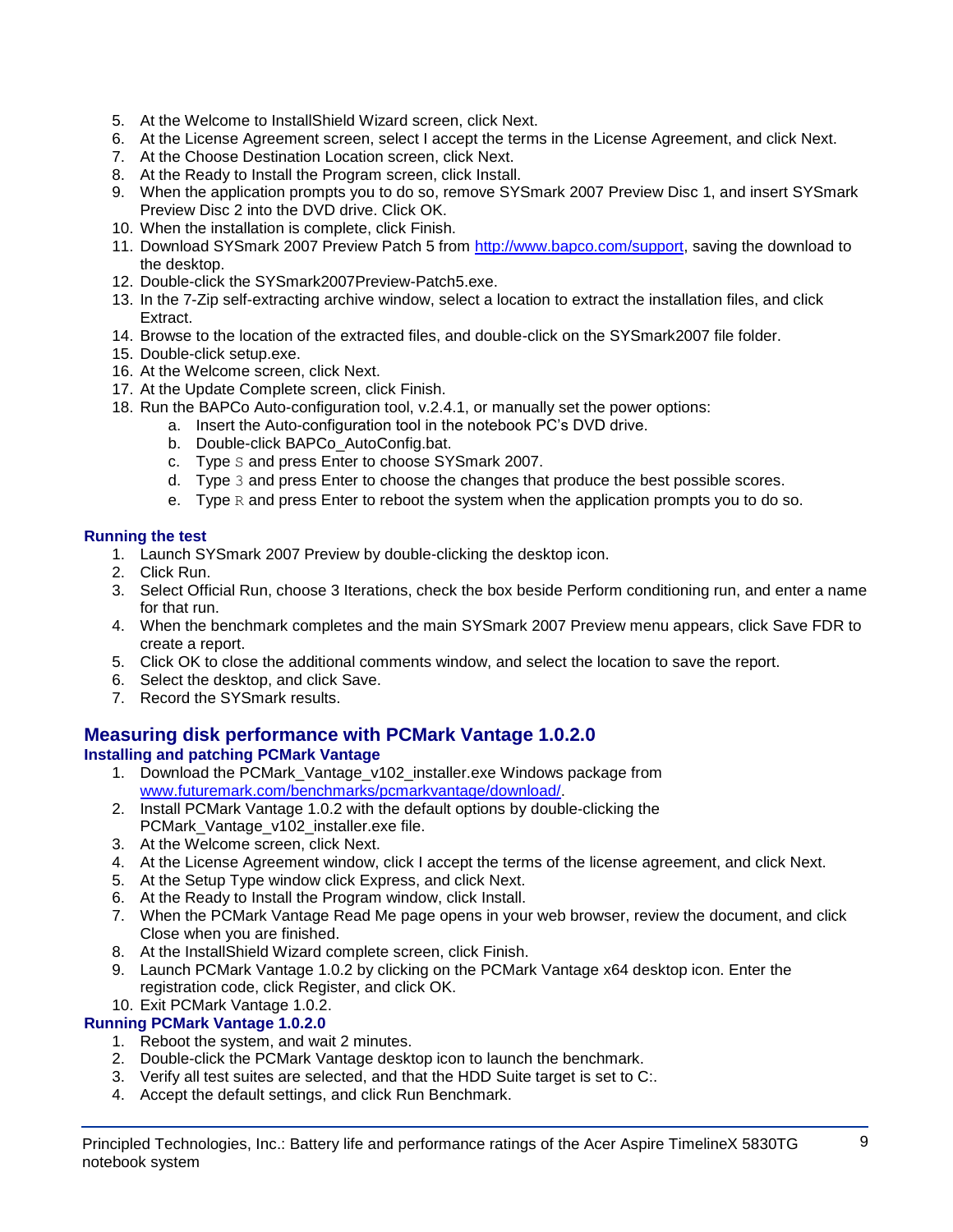- 5. When the benchmark run completes, click Submit results.
- 6. Take a screenshot of the results, and record them as follows:
	- PCMark Suite
	- Memories Suite
	- TV and Movies Suite
	- Gaming Suite
	- Music Suite
	- Communication Suite
	- Productivity Suite
	- HDD Test Suite
- 7. Perform steps 1 through 6 two more times, and report the median of the three runs.

## **Measuring graphics performance with 3DMark 11 1.0.1 Installing 3DMark 11**

- 1. Download the 3DMark\_11\_v101\_installer.exe Windows package from [http://community.futuremark.com/store/.](http://community.futuremark.com/store/)
- 2. Install 3DMark 11 1.0.1 with the default options by double-clicking the 3DMark 11 v101.exe file.
- 3. At the Choose Setup Language screen, choose English and click Next.
- 4. At the Welcome screen, click Next.
- 5. At the License Agreement screen, click I accept the terms of the license agreement, and click Next.
- 6. At the Setup Type screen, click Complete, and click Next.
- 7. At the Ready to Install the Program screen, click Install.
- 8. When the 3DMark 11 Read Me page appears in your Web browser, review the document, and click Close when you are finished.
- 9. At the Setup Complete screen, click Finish to restart the computer.
- 10. Launch 3DMark 11 1.0.1 by double-clicking on the 3DMark 11 desktop icon. Enter the registration code, and click Register.
- 11. Exit 3DMark 11 1.0.1.

## **Running 3DMark11 1.0.1**

- 1. Reboot the system, and wait 2 minutes.
- 2. Double-click the 3DMark 11 desktop icon to launch the benchmark.
- 3. In the 3DMark 11 Main section, click the Performance option under Preset and select Benchmark tests only.
- 4. Click Run 3DMark 11.
- 5. When the benchmark run completes, take a screenshot of the results, and record them as follows:
	- 3DMark Score
	- Graphics Score
	- Physics Score
	- Combined Score
- 6. Perform steps 1 through 5 two more times, and report the median of the three runs.

#### **Measuring graphics performance with 3DMark Vantage 1.1.0 Installing and patching 3DMark Vantage**

- 1. Download the 3DMark Vantage v110 installer.exe Windows package from [http://www.futuremark.com/benchmarks/3dmarkvantage/download/.](http://www.futuremark.com/benchmarks/3dmarkvantage/download/)
- 2. Install 3DMark Vantage 1.1.0 with the default options by double-clicking the 3DMark\_Vantage\_v110\_installer.exe file.
- 3. At the Welcome screen, click Next.
- 4. At the License Agreement screen, click I accept the terms of the license agreement, and click Next.
- 5. At the Setup Type screen, click Express, and click Next.
- 6. At the Ready to Install the Program screen, click Install.
- 7. When the 3DMark Vantage Read Me page appears in your Web browser, review the document, and click Close when you are finished.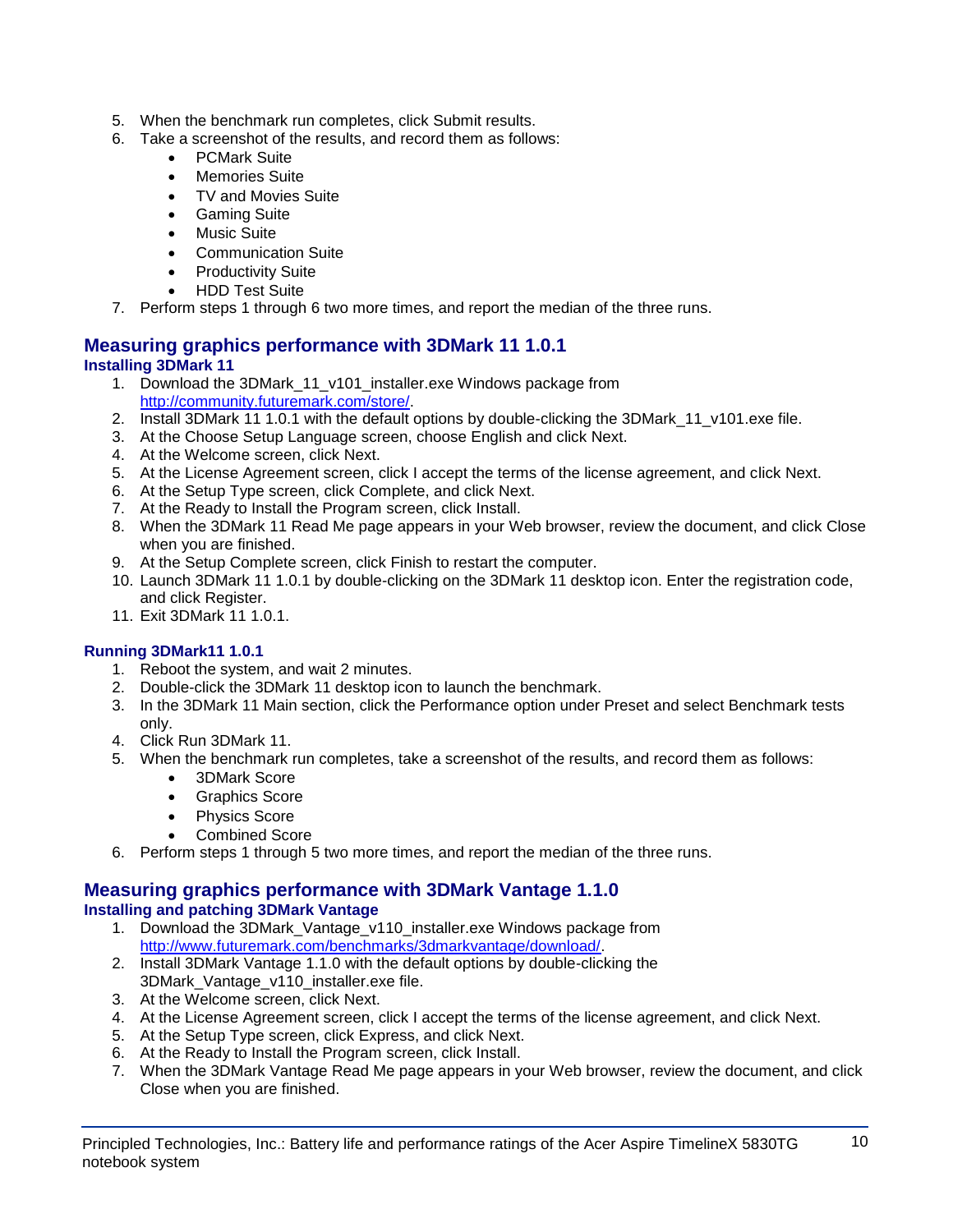- 8. At the Setup Complete screen, click Finish.
- 9. Launch 3DMark Vantage 1.1.0 by double-clicking on the 3DMark Vantage desktop icon. Enter the registration code, and click Register.
- 10. Exit 3DMark Vantage 1.1.0.

### **Running 3DMark Vantage 1.1.0**

For Entry-level results:

- 1. Reboot the system, and wait 2 minutes.
- 2. Double-click the 3DMark Vantage desktop icon to launch the benchmark.
- 3. In the 3DMark Vantage Main section, click the Preset drop-down menu arrow, and select Entry.
- 4. Click the Options tab, then click the Graphic Tests tab, and ensure that both tests are selected.
- 5. Click the CPU Tests tab, and ensure that both tests are selected.
- 6. Click the Feature Tests tab, and deselect all six tests by clicking the check mark by each title.
- 7. Click Run Benchmark.
- 8. When the benchmark run completes, take a screenshot of the results, and record them as follows:
	- 3DMark Score
	- GPU Score
	- CPU Score
- 9. Perform steps 1 through 8 two more times, and report the median of the three runs.

For Performance-level results:

- 1. Reboot the system, and wait 2 minutes.
- 2. Double-click the 3DMark Vantage desktop icon to launch the benchmark.
- 3. In the 3DMark Vantage Main section, click the Preset pull-down menu arrow, and select Performance.
- 4. Click the Options tab, then click the Graphic Tests tab, and ensure that both tests are selected.
- 5. Click the CPU Tests tab, and ensure that both tests are selected.
- 6. Click the Graphic Tests tab, and ensure that both tests are selected.
- 7. Click the CPU Tests tab, and deselect both tests by clicking the check mark by each title.
- 8. Click the Feature Tests tab, and deselect all six tests by clicking the check mark by each title.
- 9. Click Run Benchmark.
- 10. When the benchmark run completes, take a screenshot of the results, and record them as follows:
	- 3DMark Score
	- GPU Score
	- CPU Score
- 11. Perform steps 1 through 10 two more times, and report the median of the three runs.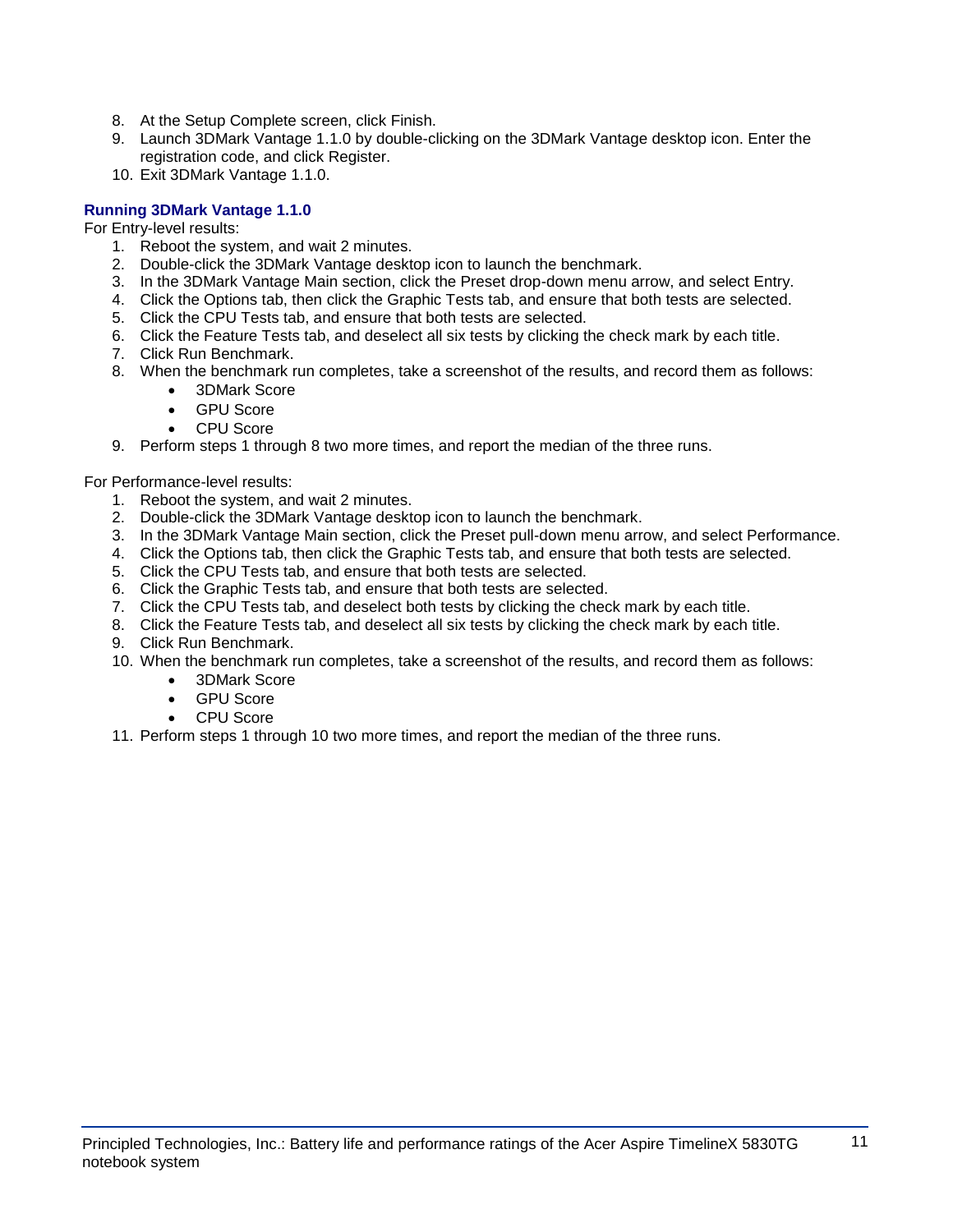# **Appendix A – Complete test results**

Figure 3 presents the complete MobileMark 2007 Productivity 2007 test results for the test system. We conducted one conditioning run followed by three official MobileMark 2007 Productivity 2007 runs.

| <b>Test</b>                                                                   | <b>Score</b> |
|-------------------------------------------------------------------------------|--------------|
| <b>MobileMark 2007 Productivity 2007</b>                                      |              |
| MobileMark 2007 - Productivity 2007 - Performance Qualification score - Run 1 | 202          |
| MobileMark 2007 - Productivity 2007 - Performance Qualification score - Run 2 | 208          |
| MobileMark 2007 - Productivity 2007 - Performance Qualification score - Run 3 | 207          |
| MobileMark 2007 - Productivity 2007 - Battery Life score (minutes) - Run 1    | 634          |
| MobileMark 2007 - Productivity 2007 - Battery Life score (minutes) - Run 2    | 638          |
| MobileMark 2007 - Productivity 2007 - Battery Life score (minutes) - Run 3    | 638          |
| SYSmark 2007 Preview v1.06                                                    |              |
| SYSmark 2007 Preview v1.06 Rating                                             | 150          |
| SYSmark 2007 Preview v1.06 - E-Learning                                       | 132          |
| SYSmark 2007 Preview v1.06 - VideoCreation                                    | 167          |
| SYSmark 2007 Preview v1.06 - Productivity                                     | 145          |
| SYSmark 2007 Preview v1.06 - 3D                                               | 158          |
| SYSmark 2007 Preview v1.06 - E-Learning Run 1                                 | 130          |
| SYSmark 2007 Preview v1.06 - VideoCreation Run 1                              | 164          |
| SYSmark 2007 Preview v1.06 - Productivity Run 1                               | 143          |
| SYSmark 2007 Preview v1.06 - 3D Run 1                                         | 158          |
| SYSmark 2007 Preview v1.06 - E-Learning Run 2                                 | 131          |
| SYSmark 2007 Preview v1.06 - VideoCreation Run 2                              | 166          |
| SYSmark 2007 Preview v1.06 - Productivity Run 2                               | 146          |
| SYSmark 2007 Preview v1.06 - 3D Run 2                                         | 158          |
| SYSmark 2007 Preview v1.06 - E-Learning Run 3                                 | 137          |
| SYSmark 2007 Preview v1.06 - VideoCreation Run 3                              | 171          |
| SYSmark 2007 Preview v1.06 - Productivity Run 3                               | 146          |
| SYSmark 2007 Preview v1.06 - 3D Run 3                                         | 158          |
| <b>Futuremark PCMark Vantage 1.0.2.0</b>                                      |              |
| PCMark Suite - Run 1                                                          | 5,275        |
| PCMark Suite - Run 2                                                          | 5,248        |
| PCMark Suite - Run 3                                                          | 5,282        |
| Memories Suite - Run 1                                                        | 3,293        |
| Memories Suite - Run 2                                                        | 3,320        |
| Memories Suite - Run 3                                                        | 3,319        |
| TV and Movies Suite - Run 1                                                   | 3,537        |
| TV and Movies Suite - Run 2                                                   | 3,524        |
| TV and Movies Suite - Run 3                                                   | 3,518        |
| Gaming Suite - Run 1                                                          | 3,681        |
| Gaming Suite - Run 2                                                          | 3,681        |
| Gaming Suite - Run 3                                                          | 3,773        |
| Music Suite - Run 1                                                           | 5,326        |
| Music Suite - Run 2                                                           | 5,363        |
| Music Suite - Run 3                                                           | 5,306        |
| Communication Suite - Run 1                                                   | 4,965        |
| Communication Suite - Run 2                                                   | 5,021        |
| Communication Suite - Run 3                                                   | 5,019        |
| Productivity Suite - Run 1                                                    | 4,244        |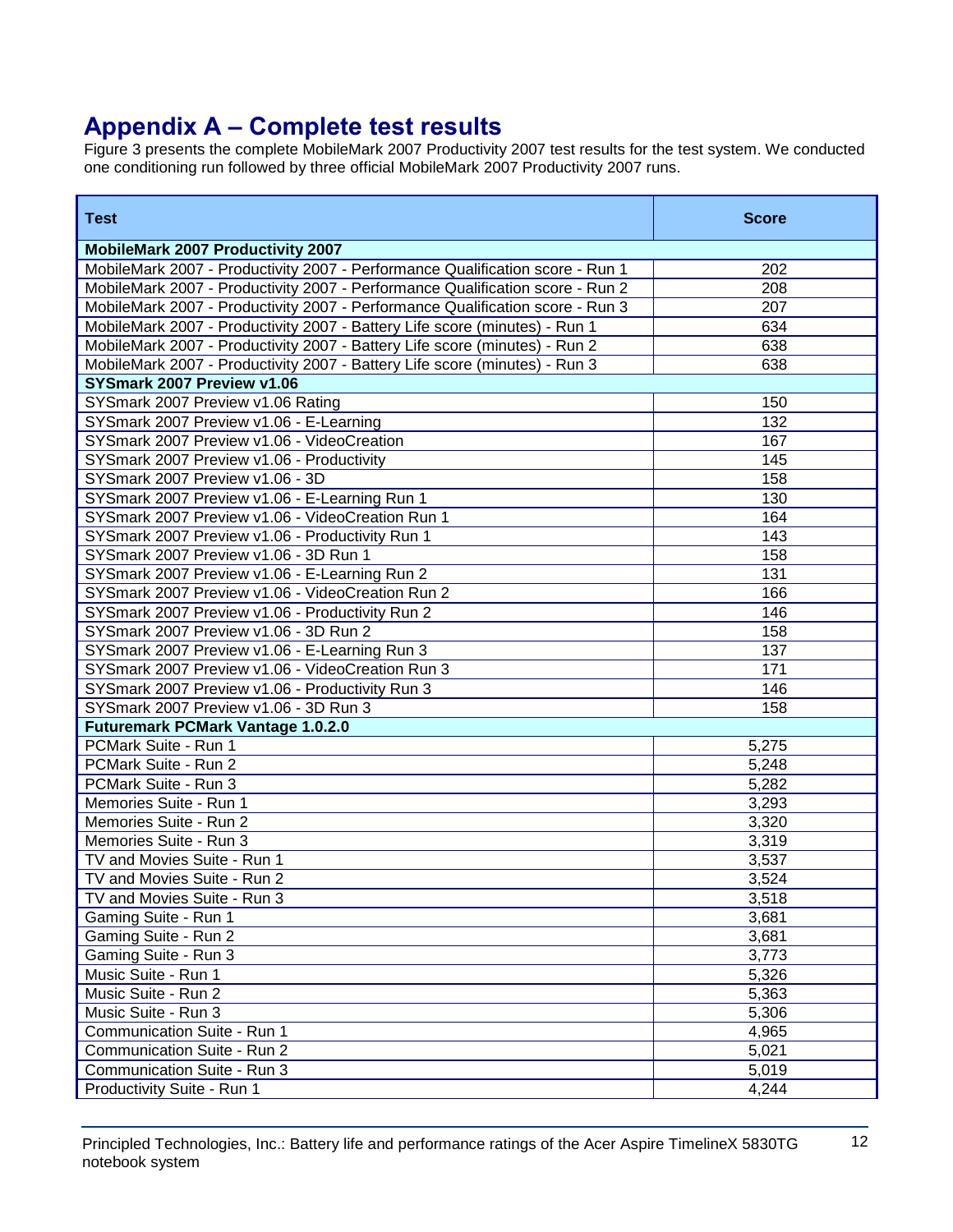| <b>Test</b>                                 | <b>Score</b> |
|---------------------------------------------|--------------|
| Productivity Suite - Run 2                  | 4,265        |
| Productivity Suite - Run 3                  | 4,270        |
| HDD Test Suite - Run 1                      | 3,425        |
| HDD Test Suite - Run 2                      | 3,437        |
| HDD Test Suite - Run 3                      | 3,411        |
| 3DMark 11 v1.0.1                            |              |
| 3DMark Score - Run 1                        | 982          |
| Graphics Score - Run 1                      | 888          |
| Physics Score - Run 1                       | 2,693        |
| Combined Score - Run 1                      | 848          |
| 3DMark Score - Run 2                        | 981          |
| Graphics Score - Run 2                      | 888          |
| Physics Score - Run 2                       | 2,695        |
| Combined Score - Run 2                      | 845          |
| 3DMark Score - Run 3                        | 982          |
| Graphics Score - Run 3                      | 888          |
| Physics Score - Run 3                       | 2,702        |
| Combined Score - Run 3                      | 847          |
| 3DMark Vantage 1.1.0 Entry Level mode       |              |
| 3DMark Score - Run 1                        | 12,493       |
| GPU Score - Run 1                           | 17,307       |
| CPU Score - Run 1                           | 6,810        |
| 3D Mark Score - Run 2                       | 12,477       |
| GPU Score - Run 2                           | 17,246       |
| CPU Score - Run 2                           | 6,819        |
| 3D Mark Score - Run 3                       | 10,928       |
| GPU Score - Run 3                           | 17,315       |
| CPU Score - Run 3                           | 5,187        |
| 3DMark Vantage 1.1.0 Performance Level mode |              |
| 3DMark Score - Run 1                        | 4,185        |
| GPU Score - Run 1                           | 3,703        |
| CPU Score - Run 1                           | 6,868        |
| 3D Mark Score - Run 2                       | 3,997        |
| GPU Score - Run 2                           | 3,703        |
| CPU Score - Run 2                           | 5,243        |
| 3D Mark Score - Run 3                       | 4,243        |
| GPU Score - Run 3                           | 3,751        |
| CPU Score - Run 3                           | 6,995        |

**Figure 3: Complete benchmark scores for the Acer Aspire TimelineX 5830TG notebook system we tested.**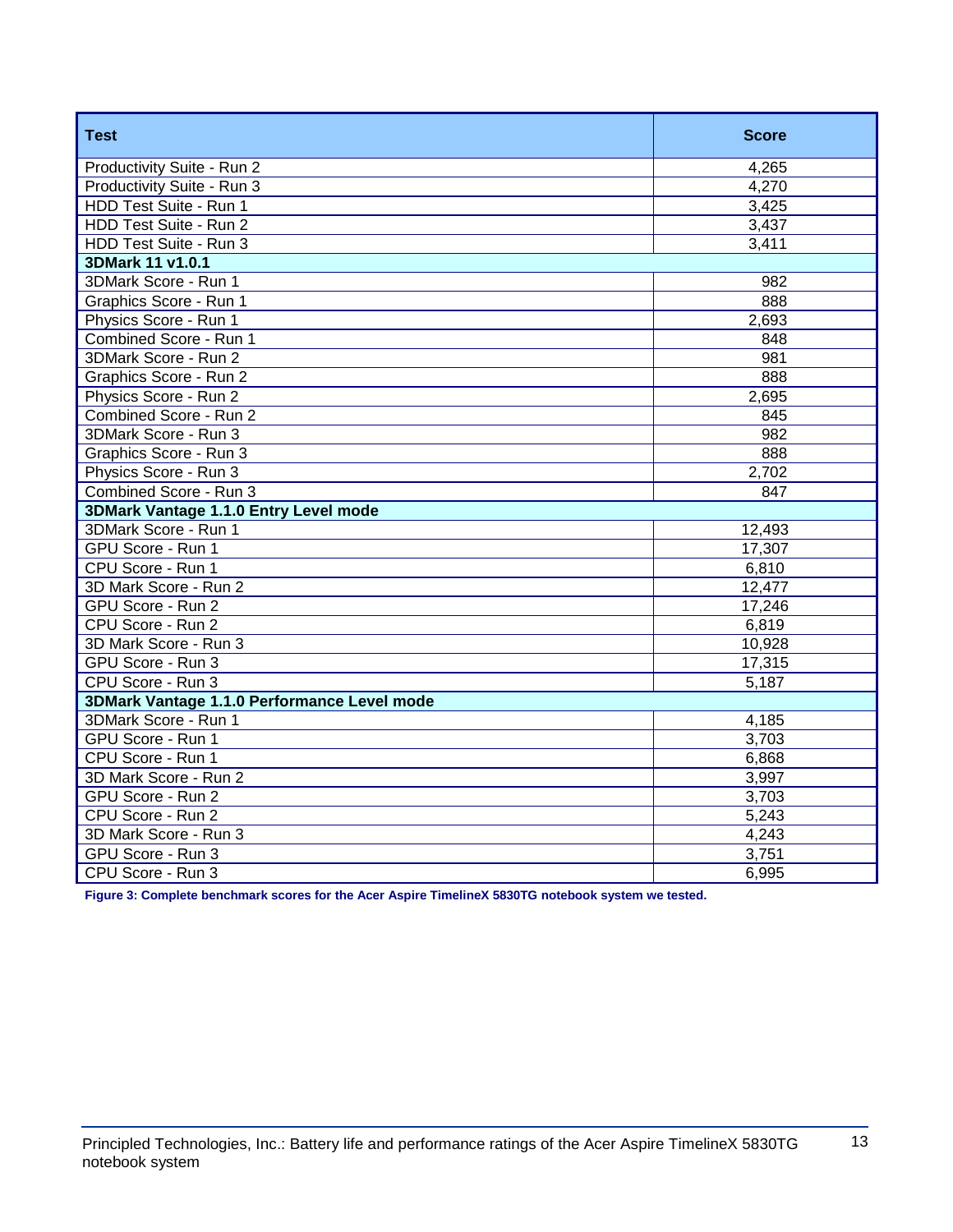# **Appendix B – Test system configuration information**

Figure 4 provides detailed configuration information about the test system.

| <b>System</b>                                 | <b>Acer Aspire TimelineX 5830TG</b>                                                                                                                                  |
|-----------------------------------------------|----------------------------------------------------------------------------------------------------------------------------------------------------------------------|
| <b>General</b>                                |                                                                                                                                                                      |
| Number of processor packages                  | 1                                                                                                                                                                    |
| Number of cores per processor                 | $\overline{2}$                                                                                                                                                       |
| Number of hardware threads per core           | $\overline{2}$                                                                                                                                                       |
| System power management policy                | <b>Balanced</b>                                                                                                                                                      |
| Processor power-saving option                 | <b>EIST</b>                                                                                                                                                          |
| System dimensions (length x width x height)   | Length: 14-15/16"<br>Width: 9-13/16"<br>Height when closed: 15/16" front, 1-1/8" middle, 1-5/16" back<br>Height when open: 11/16" front, 13/16" middle, 10-1/8" back |
| System weight                                 | 5 lbs. 8 oz.                                                                                                                                                         |
| <b>CPU</b>                                    |                                                                                                                                                                      |
| Vendor                                        | Intel                                                                                                                                                                |
| Name                                          | Core i3                                                                                                                                                              |
| Model number                                  | 2310M                                                                                                                                                                |
| Stepping                                      | D <sub>2</sub>                                                                                                                                                       |
| Socket type and number of pins                | Socket 988B rPGA                                                                                                                                                     |
| Core frequency (GHz)                          | 2.10                                                                                                                                                                 |
| Bus frequency                                 | <b>DMI 2.0</b>                                                                                                                                                       |
| L1 cache                                      | 32 KB + 32 KB per core                                                                                                                                               |
| L <sub>2</sub> cache                          | 512 KB (256 KB per core)                                                                                                                                             |
| L <sub>3</sub> cache                          | 3 MB (shared)                                                                                                                                                        |
| <b>Platform</b>                               |                                                                                                                                                                      |
| Vendor                                        | Acer                                                                                                                                                                 |
| Motherboard model number                      | JM50_HR                                                                                                                                                              |
| Motherboard chipset                           | Intel HM65                                                                                                                                                           |
| BIOS name and version                         | Acer V1.02 (03/29/2011)                                                                                                                                              |
| <b>Memory module(s)</b>                       |                                                                                                                                                                      |
| Vendor and model number                       | Samsung M471B5273CH0-CH9                                                                                                                                             |
| <b>Type</b>                                   | PC3-10600                                                                                                                                                            |
| Speed (MHz)                                   | 1,333                                                                                                                                                                |
| Speed running in the system (MHz)             | 1,333                                                                                                                                                                |
| Timing/Latency (tCL-tRCD-tRP-tRASmin)         | $6 - 6 - 6 - 20$                                                                                                                                                     |
| Size (MB)                                     | 4,096                                                                                                                                                                |
| Number of memory module(s)                    | 1                                                                                                                                                                    |
| Amount of RAM in system (GB)                  | $\overline{4}$                                                                                                                                                       |
| Chip organization (single-sided/double-sided) | Double-sided                                                                                                                                                         |
| Channel (single/dual)                         | Single                                                                                                                                                               |
| <b>Hard disk</b>                              |                                                                                                                                                                      |
| Vendor and model number                       | Western Digital WD6400BPVT-22HXZT1                                                                                                                                   |
| Number of disks in system                     |                                                                                                                                                                      |
| Size (GB)                                     | 640                                                                                                                                                                  |
| Buffer size (MB)                              | 8                                                                                                                                                                    |
| <b>RPM</b>                                    | 5,400                                                                                                                                                                |
| <b>Type</b>                                   | SATA 3.0 Gb/s                                                                                                                                                        |
| Controller                                    | Intel Mobile Express Chipset SATA AHCI Controller                                                                                                                    |

Principled Technologies, Inc.: Battery life and performance ratings of the Acer Aspire TimelineX 5830TG 14 notebook system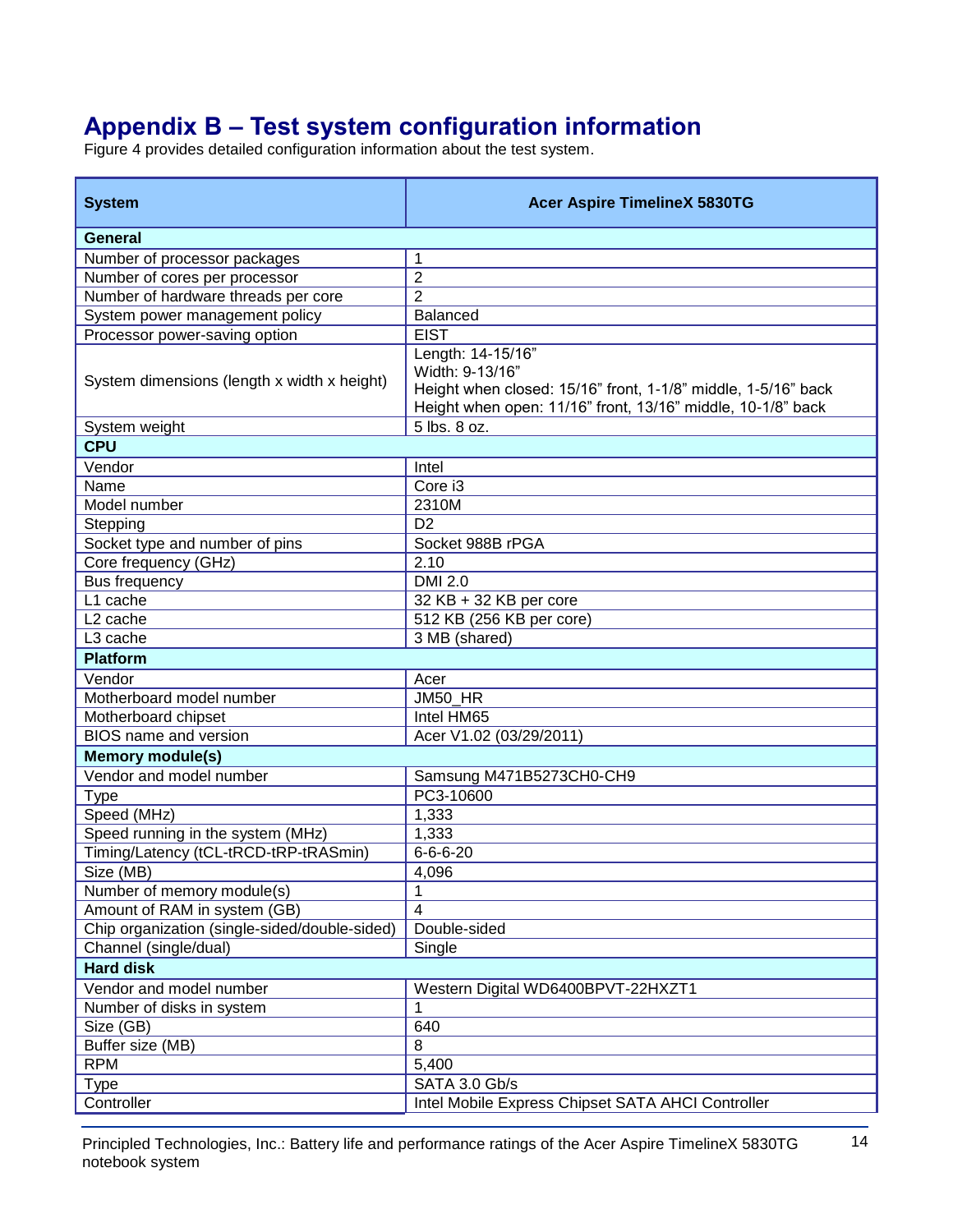| <b>Driver</b><br>Intel 10.1.2.1004 (01/12/2011)<br><b>Operating system</b><br>Name<br>Windows 7 Home Premium 64-bit<br>Build number<br>7600<br>N/A<br>Service Pack<br><b>NTFS</b><br>File system<br>Kernel<br>ACPI x64-based PC<br>English<br>Language<br>Microsoft DirectX version<br>11<br><b>Graphics 1</b><br>Vendor and model number<br>Intel HD Graphics 3000<br><b>Type</b><br>Integrated<br>Chipset<br>Intel HD Graphics Family<br><b>BIOS</b> version<br>2104.0<br>Total available graphics memory (MB)<br>1,760<br>Dedicated video memory (MB)<br>128<br>System video memory (MB)<br>0<br>Shared system memory (MB)<br>1,632<br>Resolution<br>$1,366 \times 768$<br><b>Driver</b><br>Intel 8.15.10.2287 (01/20/2011)<br><b>Graphics 2</b><br>NVIDIA <sup>®</sup> GeForce <sup>®</sup> GT 540M<br>Vendor and model number<br><b>Type</b><br><b>Discrete</b><br>Chipset<br>GeForce GT 540M<br><b>BIOS</b> version<br>70.08.45.00.35<br>2,741<br>Total available graphics memory (MB)<br>Dedicated video memory (MB)<br>1,024<br>System video memory (MB)<br>$\boldsymbol{0}$<br>Shared system memory (MB)<br>1,717<br>Resolution<br>1,366 x 768<br><b>Driver</b><br>NVIDIA 8.17.12.6721 (02/18/2011)<br>Sound card/subsystem 1<br>Vendor and model number<br><b>Conexant High Definition Audio</b><br>Conexant 8.54.1.55 (03/07/2011)<br><b>Driver</b><br>Sound card/subsystem 2<br>Vendor and model number<br>Intel Display Audio<br><b>Driver</b><br>Intel 6.14.0.3074 (10/15/2010)<br><b>Ethernet</b><br>Vendor and model number<br>Atheros AR8151 PCI-E Gigabit<br><b>Driver</b><br>Atheros 1.0.0.36 (09/27/2010)<br><b>Wireless</b><br>Vendor and model number<br>Atheros AR5B97 Wireless<br><b>Driver</b><br>Atheros 9.0.0.202 (05/06/2010)<br><b>Optical drive(s)</b><br>Vendor and model number<br>Matshita UJ8A2AS<br>DVD-RW<br><b>Type</b><br><b>USB ports</b><br>Number<br>4 | <b>System</b> | <b>Acer Aspire TimelineX 5830TG</b> |  |
|-------------------------------------------------------------------------------------------------------------------------------------------------------------------------------------------------------------------------------------------------------------------------------------------------------------------------------------------------------------------------------------------------------------------------------------------------------------------------------------------------------------------------------------------------------------------------------------------------------------------------------------------------------------------------------------------------------------------------------------------------------------------------------------------------------------------------------------------------------------------------------------------------------------------------------------------------------------------------------------------------------------------------------------------------------------------------------------------------------------------------------------------------------------------------------------------------------------------------------------------------------------------------------------------------------------------------------------------------------------------------------------------------------------------------------------------------------------------------------------------------------------------------------------------------------------------------------------------------------------------------------------------------------------------------------------------------------------------------------------------------------------------------------------------------------------------------------------------------------------------------------------------------|---------------|-------------------------------------|--|
|                                                                                                                                                                                                                                                                                                                                                                                                                                                                                                                                                                                                                                                                                                                                                                                                                                                                                                                                                                                                                                                                                                                                                                                                                                                                                                                                                                                                                                                                                                                                                                                                                                                                                                                                                                                                                                                                                                 |               |                                     |  |
|                                                                                                                                                                                                                                                                                                                                                                                                                                                                                                                                                                                                                                                                                                                                                                                                                                                                                                                                                                                                                                                                                                                                                                                                                                                                                                                                                                                                                                                                                                                                                                                                                                                                                                                                                                                                                                                                                                 |               |                                     |  |
|                                                                                                                                                                                                                                                                                                                                                                                                                                                                                                                                                                                                                                                                                                                                                                                                                                                                                                                                                                                                                                                                                                                                                                                                                                                                                                                                                                                                                                                                                                                                                                                                                                                                                                                                                                                                                                                                                                 |               |                                     |  |
|                                                                                                                                                                                                                                                                                                                                                                                                                                                                                                                                                                                                                                                                                                                                                                                                                                                                                                                                                                                                                                                                                                                                                                                                                                                                                                                                                                                                                                                                                                                                                                                                                                                                                                                                                                                                                                                                                                 |               |                                     |  |
|                                                                                                                                                                                                                                                                                                                                                                                                                                                                                                                                                                                                                                                                                                                                                                                                                                                                                                                                                                                                                                                                                                                                                                                                                                                                                                                                                                                                                                                                                                                                                                                                                                                                                                                                                                                                                                                                                                 |               |                                     |  |
|                                                                                                                                                                                                                                                                                                                                                                                                                                                                                                                                                                                                                                                                                                                                                                                                                                                                                                                                                                                                                                                                                                                                                                                                                                                                                                                                                                                                                                                                                                                                                                                                                                                                                                                                                                                                                                                                                                 |               |                                     |  |
|                                                                                                                                                                                                                                                                                                                                                                                                                                                                                                                                                                                                                                                                                                                                                                                                                                                                                                                                                                                                                                                                                                                                                                                                                                                                                                                                                                                                                                                                                                                                                                                                                                                                                                                                                                                                                                                                                                 |               |                                     |  |
|                                                                                                                                                                                                                                                                                                                                                                                                                                                                                                                                                                                                                                                                                                                                                                                                                                                                                                                                                                                                                                                                                                                                                                                                                                                                                                                                                                                                                                                                                                                                                                                                                                                                                                                                                                                                                                                                                                 |               |                                     |  |
|                                                                                                                                                                                                                                                                                                                                                                                                                                                                                                                                                                                                                                                                                                                                                                                                                                                                                                                                                                                                                                                                                                                                                                                                                                                                                                                                                                                                                                                                                                                                                                                                                                                                                                                                                                                                                                                                                                 |               |                                     |  |
|                                                                                                                                                                                                                                                                                                                                                                                                                                                                                                                                                                                                                                                                                                                                                                                                                                                                                                                                                                                                                                                                                                                                                                                                                                                                                                                                                                                                                                                                                                                                                                                                                                                                                                                                                                                                                                                                                                 |               |                                     |  |
|                                                                                                                                                                                                                                                                                                                                                                                                                                                                                                                                                                                                                                                                                                                                                                                                                                                                                                                                                                                                                                                                                                                                                                                                                                                                                                                                                                                                                                                                                                                                                                                                                                                                                                                                                                                                                                                                                                 |               |                                     |  |
|                                                                                                                                                                                                                                                                                                                                                                                                                                                                                                                                                                                                                                                                                                                                                                                                                                                                                                                                                                                                                                                                                                                                                                                                                                                                                                                                                                                                                                                                                                                                                                                                                                                                                                                                                                                                                                                                                                 |               |                                     |  |
|                                                                                                                                                                                                                                                                                                                                                                                                                                                                                                                                                                                                                                                                                                                                                                                                                                                                                                                                                                                                                                                                                                                                                                                                                                                                                                                                                                                                                                                                                                                                                                                                                                                                                                                                                                                                                                                                                                 |               |                                     |  |
|                                                                                                                                                                                                                                                                                                                                                                                                                                                                                                                                                                                                                                                                                                                                                                                                                                                                                                                                                                                                                                                                                                                                                                                                                                                                                                                                                                                                                                                                                                                                                                                                                                                                                                                                                                                                                                                                                                 |               |                                     |  |
|                                                                                                                                                                                                                                                                                                                                                                                                                                                                                                                                                                                                                                                                                                                                                                                                                                                                                                                                                                                                                                                                                                                                                                                                                                                                                                                                                                                                                                                                                                                                                                                                                                                                                                                                                                                                                                                                                                 |               |                                     |  |
|                                                                                                                                                                                                                                                                                                                                                                                                                                                                                                                                                                                                                                                                                                                                                                                                                                                                                                                                                                                                                                                                                                                                                                                                                                                                                                                                                                                                                                                                                                                                                                                                                                                                                                                                                                                                                                                                                                 |               |                                     |  |
|                                                                                                                                                                                                                                                                                                                                                                                                                                                                                                                                                                                                                                                                                                                                                                                                                                                                                                                                                                                                                                                                                                                                                                                                                                                                                                                                                                                                                                                                                                                                                                                                                                                                                                                                                                                                                                                                                                 |               |                                     |  |
|                                                                                                                                                                                                                                                                                                                                                                                                                                                                                                                                                                                                                                                                                                                                                                                                                                                                                                                                                                                                                                                                                                                                                                                                                                                                                                                                                                                                                                                                                                                                                                                                                                                                                                                                                                                                                                                                                                 |               |                                     |  |
|                                                                                                                                                                                                                                                                                                                                                                                                                                                                                                                                                                                                                                                                                                                                                                                                                                                                                                                                                                                                                                                                                                                                                                                                                                                                                                                                                                                                                                                                                                                                                                                                                                                                                                                                                                                                                                                                                                 |               |                                     |  |
|                                                                                                                                                                                                                                                                                                                                                                                                                                                                                                                                                                                                                                                                                                                                                                                                                                                                                                                                                                                                                                                                                                                                                                                                                                                                                                                                                                                                                                                                                                                                                                                                                                                                                                                                                                                                                                                                                                 |               |                                     |  |
|                                                                                                                                                                                                                                                                                                                                                                                                                                                                                                                                                                                                                                                                                                                                                                                                                                                                                                                                                                                                                                                                                                                                                                                                                                                                                                                                                                                                                                                                                                                                                                                                                                                                                                                                                                                                                                                                                                 |               |                                     |  |
|                                                                                                                                                                                                                                                                                                                                                                                                                                                                                                                                                                                                                                                                                                                                                                                                                                                                                                                                                                                                                                                                                                                                                                                                                                                                                                                                                                                                                                                                                                                                                                                                                                                                                                                                                                                                                                                                                                 |               |                                     |  |
|                                                                                                                                                                                                                                                                                                                                                                                                                                                                                                                                                                                                                                                                                                                                                                                                                                                                                                                                                                                                                                                                                                                                                                                                                                                                                                                                                                                                                                                                                                                                                                                                                                                                                                                                                                                                                                                                                                 |               |                                     |  |
|                                                                                                                                                                                                                                                                                                                                                                                                                                                                                                                                                                                                                                                                                                                                                                                                                                                                                                                                                                                                                                                                                                                                                                                                                                                                                                                                                                                                                                                                                                                                                                                                                                                                                                                                                                                                                                                                                                 |               |                                     |  |
|                                                                                                                                                                                                                                                                                                                                                                                                                                                                                                                                                                                                                                                                                                                                                                                                                                                                                                                                                                                                                                                                                                                                                                                                                                                                                                                                                                                                                                                                                                                                                                                                                                                                                                                                                                                                                                                                                                 |               |                                     |  |
|                                                                                                                                                                                                                                                                                                                                                                                                                                                                                                                                                                                                                                                                                                                                                                                                                                                                                                                                                                                                                                                                                                                                                                                                                                                                                                                                                                                                                                                                                                                                                                                                                                                                                                                                                                                                                                                                                                 |               |                                     |  |
|                                                                                                                                                                                                                                                                                                                                                                                                                                                                                                                                                                                                                                                                                                                                                                                                                                                                                                                                                                                                                                                                                                                                                                                                                                                                                                                                                                                                                                                                                                                                                                                                                                                                                                                                                                                                                                                                                                 |               |                                     |  |
|                                                                                                                                                                                                                                                                                                                                                                                                                                                                                                                                                                                                                                                                                                                                                                                                                                                                                                                                                                                                                                                                                                                                                                                                                                                                                                                                                                                                                                                                                                                                                                                                                                                                                                                                                                                                                                                                                                 |               |                                     |  |
|                                                                                                                                                                                                                                                                                                                                                                                                                                                                                                                                                                                                                                                                                                                                                                                                                                                                                                                                                                                                                                                                                                                                                                                                                                                                                                                                                                                                                                                                                                                                                                                                                                                                                                                                                                                                                                                                                                 |               |                                     |  |
|                                                                                                                                                                                                                                                                                                                                                                                                                                                                                                                                                                                                                                                                                                                                                                                                                                                                                                                                                                                                                                                                                                                                                                                                                                                                                                                                                                                                                                                                                                                                                                                                                                                                                                                                                                                                                                                                                                 |               |                                     |  |
|                                                                                                                                                                                                                                                                                                                                                                                                                                                                                                                                                                                                                                                                                                                                                                                                                                                                                                                                                                                                                                                                                                                                                                                                                                                                                                                                                                                                                                                                                                                                                                                                                                                                                                                                                                                                                                                                                                 |               |                                     |  |
|                                                                                                                                                                                                                                                                                                                                                                                                                                                                                                                                                                                                                                                                                                                                                                                                                                                                                                                                                                                                                                                                                                                                                                                                                                                                                                                                                                                                                                                                                                                                                                                                                                                                                                                                                                                                                                                                                                 |               |                                     |  |
|                                                                                                                                                                                                                                                                                                                                                                                                                                                                                                                                                                                                                                                                                                                                                                                                                                                                                                                                                                                                                                                                                                                                                                                                                                                                                                                                                                                                                                                                                                                                                                                                                                                                                                                                                                                                                                                                                                 |               |                                     |  |
|                                                                                                                                                                                                                                                                                                                                                                                                                                                                                                                                                                                                                                                                                                                                                                                                                                                                                                                                                                                                                                                                                                                                                                                                                                                                                                                                                                                                                                                                                                                                                                                                                                                                                                                                                                                                                                                                                                 |               |                                     |  |
|                                                                                                                                                                                                                                                                                                                                                                                                                                                                                                                                                                                                                                                                                                                                                                                                                                                                                                                                                                                                                                                                                                                                                                                                                                                                                                                                                                                                                                                                                                                                                                                                                                                                                                                                                                                                                                                                                                 |               |                                     |  |
|                                                                                                                                                                                                                                                                                                                                                                                                                                                                                                                                                                                                                                                                                                                                                                                                                                                                                                                                                                                                                                                                                                                                                                                                                                                                                                                                                                                                                                                                                                                                                                                                                                                                                                                                                                                                                                                                                                 |               |                                     |  |
|                                                                                                                                                                                                                                                                                                                                                                                                                                                                                                                                                                                                                                                                                                                                                                                                                                                                                                                                                                                                                                                                                                                                                                                                                                                                                                                                                                                                                                                                                                                                                                                                                                                                                                                                                                                                                                                                                                 |               |                                     |  |
|                                                                                                                                                                                                                                                                                                                                                                                                                                                                                                                                                                                                                                                                                                                                                                                                                                                                                                                                                                                                                                                                                                                                                                                                                                                                                                                                                                                                                                                                                                                                                                                                                                                                                                                                                                                                                                                                                                 |               |                                     |  |
|                                                                                                                                                                                                                                                                                                                                                                                                                                                                                                                                                                                                                                                                                                                                                                                                                                                                                                                                                                                                                                                                                                                                                                                                                                                                                                                                                                                                                                                                                                                                                                                                                                                                                                                                                                                                                                                                                                 |               |                                     |  |
|                                                                                                                                                                                                                                                                                                                                                                                                                                                                                                                                                                                                                                                                                                                                                                                                                                                                                                                                                                                                                                                                                                                                                                                                                                                                                                                                                                                                                                                                                                                                                                                                                                                                                                                                                                                                                                                                                                 |               |                                     |  |
|                                                                                                                                                                                                                                                                                                                                                                                                                                                                                                                                                                                                                                                                                                                                                                                                                                                                                                                                                                                                                                                                                                                                                                                                                                                                                                                                                                                                                                                                                                                                                                                                                                                                                                                                                                                                                                                                                                 |               |                                     |  |
|                                                                                                                                                                                                                                                                                                                                                                                                                                                                                                                                                                                                                                                                                                                                                                                                                                                                                                                                                                                                                                                                                                                                                                                                                                                                                                                                                                                                                                                                                                                                                                                                                                                                                                                                                                                                                                                                                                 |               |                                     |  |
|                                                                                                                                                                                                                                                                                                                                                                                                                                                                                                                                                                                                                                                                                                                                                                                                                                                                                                                                                                                                                                                                                                                                                                                                                                                                                                                                                                                                                                                                                                                                                                                                                                                                                                                                                                                                                                                                                                 |               |                                     |  |
|                                                                                                                                                                                                                                                                                                                                                                                                                                                                                                                                                                                                                                                                                                                                                                                                                                                                                                                                                                                                                                                                                                                                                                                                                                                                                                                                                                                                                                                                                                                                                                                                                                                                                                                                                                                                                                                                                                 |               |                                     |  |
|                                                                                                                                                                                                                                                                                                                                                                                                                                                                                                                                                                                                                                                                                                                                                                                                                                                                                                                                                                                                                                                                                                                                                                                                                                                                                                                                                                                                                                                                                                                                                                                                                                                                                                                                                                                                                                                                                                 |               |                                     |  |
|                                                                                                                                                                                                                                                                                                                                                                                                                                                                                                                                                                                                                                                                                                                                                                                                                                                                                                                                                                                                                                                                                                                                                                                                                                                                                                                                                                                                                                                                                                                                                                                                                                                                                                                                                                                                                                                                                                 |               |                                     |  |
|                                                                                                                                                                                                                                                                                                                                                                                                                                                                                                                                                                                                                                                                                                                                                                                                                                                                                                                                                                                                                                                                                                                                                                                                                                                                                                                                                                                                                                                                                                                                                                                                                                                                                                                                                                                                                                                                                                 |               |                                     |  |
|                                                                                                                                                                                                                                                                                                                                                                                                                                                                                                                                                                                                                                                                                                                                                                                                                                                                                                                                                                                                                                                                                                                                                                                                                                                                                                                                                                                                                                                                                                                                                                                                                                                                                                                                                                                                                                                                                                 |               |                                     |  |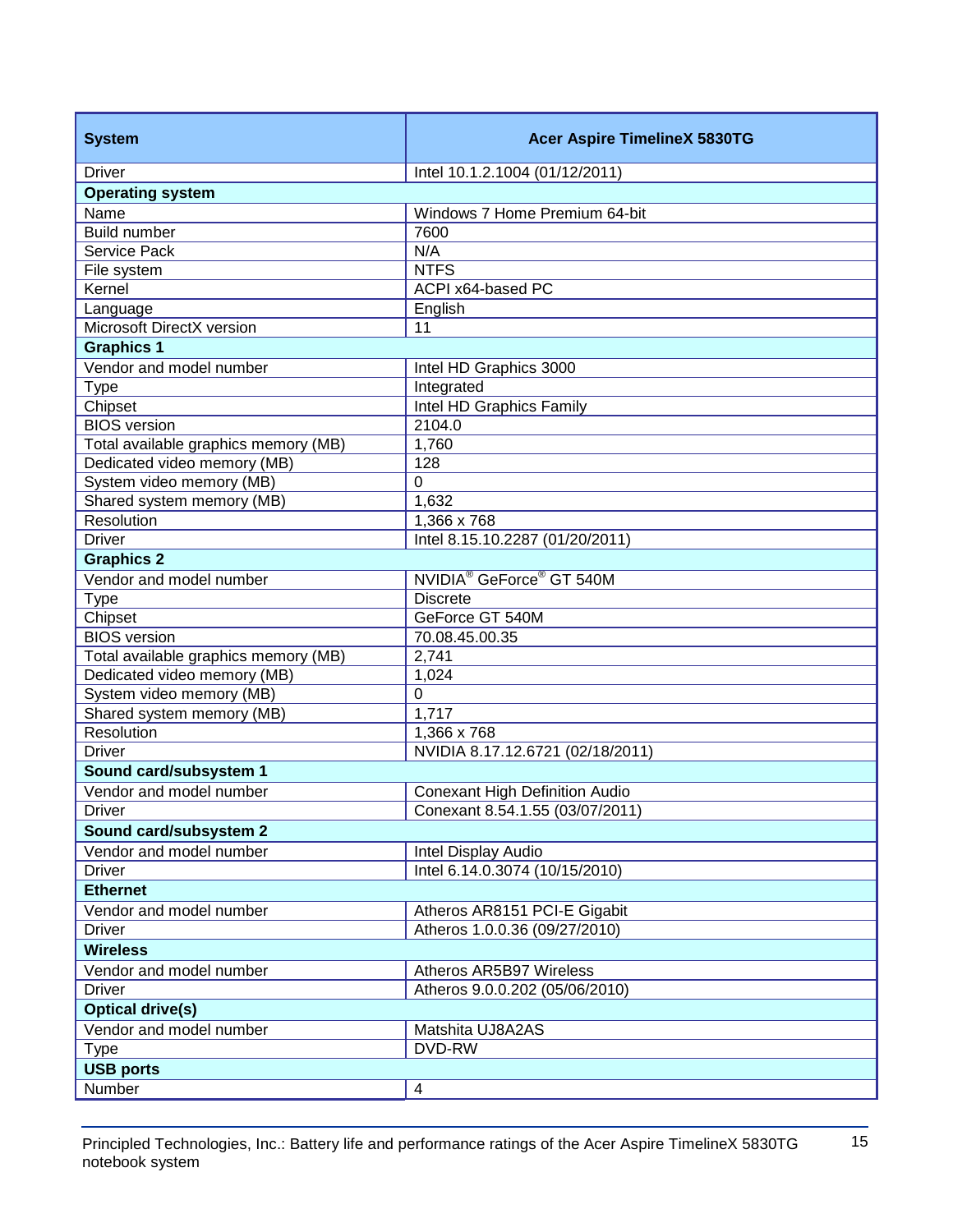| <b>System</b>                  | <b>Acer Aspire TimelineX 5830TG</b>        |
|--------------------------------|--------------------------------------------|
| <b>Type</b>                    | <b>USB 3.0</b>                             |
| Other                          | Media card reader                          |
| <b>Monitor</b>                 |                                            |
| LCD type                       | HD LED WXGA                                |
| Screen size                    | 15.6"                                      |
| Refresh rate (Hz)              | 60                                         |
| <b>Battery</b>                 |                                            |
| <b>Type</b>                    | 6-cell (non-removable) Lithium-ion battery |
| Size (length x width x height) | N/A                                        |
| Rated capacity                 | N/A                                        |
| Weight                         | N/A                                        |

**Figure 4: Detailed configuration information for the test system.**